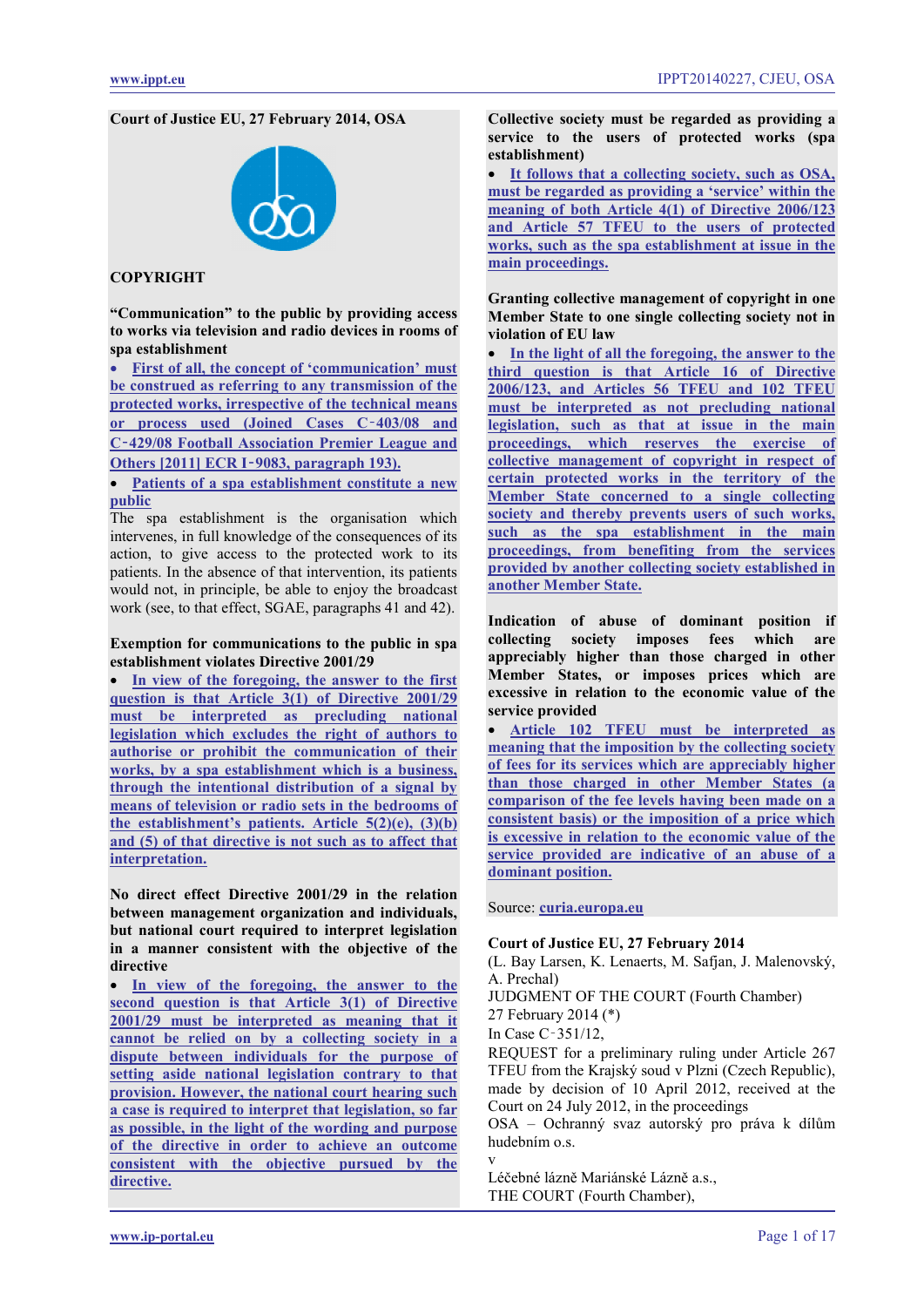composed of L. Bay Larsen, President of the Chamber, K. Lenaerts, Vice-President of the Court, acting as a Judge of the Fourth Chamber, M. Safjan, J.

Malenovský and A. Prechal (Rapporteur), Judges,

Advocate General: E. Sharpston,

Registrar: M. Aleksejev, Administrator,

having regard to the written procedure and further to the hearing on 26 June 2013,

after considering the observations submitted on behalf of:

– OSA – Ochranný svaz autorský pro práva k dílům hudebním o.s., by A. Klech and P. Vojíř, advokáti, and by T. Matějičný, acting as Agent,

– Léčebné lázně Mariánské Lázně a.s., by R. Šup, advokát,

– the Czech Government, by M. Smolek and J. Vláčil, acting as Agents,

– the German Government, by T. Henze and J. Kemper, acting as Agents,

– the Hungarian Government, by M.Z. Fehér and K. Szíjjártó, acting as Agents,

– the Austrian Government, by A. Posch, acting as Agent,

– the Polish Government, by B. Majczyna, M. Drwięcki, D. Lutostańska and M. Szpunar, acting as Agents,

– the European Commission, by P. Ondrůšek, I.V. Rogalski and J. Samnadda, acting as Agents,

after hearing **[the Opinion of the Advocate General at](#page-8-0)  [the sitting on 14 November 2013](#page-8-0)**,

gives the following

# **Judgment**

1 This request for a preliminary ruling concerns the interpretation of Articles 3 and 5 of Directive 2001/29/EC of the European Parliament and of the Council of 22 May 2001 on the harmonisation of certain aspects of copyright and related rights in the information society (OJ 2001 L 167, p. 10), of Article 16 of Directive 2006/123/EC of the European Parliament and of the Council of 12 December 2006 on services in the internal market (OJ 2006 L 376, p. 36), and Articles 56 TFEU and 102 TFEU.

2 The request has been made in proceedings between OSA – Ochranný svaz autorský pro práva k dílům hudebním o.s. ('OSA'), a musical works copyright collecting society, and Léčebné lázně Mariánské Lázně a.s. ('Léčebné lázně'), a company managing a non-State health establishment providing spa treatment services, concerning the payment of copyright licence fees for the making available of works transmitted by radio or television in its bedrooms.

#### **Legal context**

# **European Union law**

3 Recital 23 in the preamble to Directive 2001/29 states:

*'This Directive should harmonise further the author's right of communication to the public. This right should be understood in a broad sense covering all communication to the public not present at the place where the communication originates. This right should cover any such transmission or retransmission of a*  *work to the public by wire or wireless means, including broadcasting. This right should not cover any other acts.'*

4 Article 3 of Directive 2001/29, entitled 'Right of communication to the public of works and right of making available to the public other subject-matter', provides in paragraph 1:

*'Member States shall provide authors with the exclusive right to authorise or prohibit any communication to the public of their works, by wire or wireless means, including the making available to the public of their works in such a way that members of the public may access them from a place and at a time individually chosen by them.'*

5 Article 5 of Directive 2001/29, entitled 'Exceptions and limitations', provides:

*'[...]*

*2. Member States may provide for exceptions or limitations to the reproduction right provided for in Article 2 [entitled "Reproduction right"] in the following cases:*

*[...]*

*(e) in respect of reproductions of broadcasts made by social institutions pursuing non-commercial purposes, such as hospitals or prisons, on condition that the rightholders receive fair compensation.*

*3. Member States may provide for exceptions or limitations to the rights provided for in Articles 2 and 3 in the following cases:*

*[...]*

*(b) uses, for the benefit of people with a disability, which are directly related to the disability and of a non-commercial nature, to the extent required by the specific disability;*

*[[...]]*

*5. The exceptions and limitations provided for in [paragraphs 2 and 3] shall only be applied in certain special cases which do not conflict with a normal exploitation of the work or other subject-matter and do not unreasonably prejudice the legitimate interests of the rightholder.'*

6 Article 4 of Directive 2006/123, entitled 'Definitions', provides:

*'For the purposes of this Directive, the following definitions shall apply:*

*1) "service" means any self-employed economic activity, normally provided for remuneration, as referred to in Article [57 TFEU]; [...]'*

7 Article 16 of Directive 2006/123, entitled 'Freedom to provide services', provides in paragraph 1:

*'Member States shall respect the right of providers to provide services in a Member State other than that in which they are established.* 

*[...]'*

8 Under Article 17 of Directive 2006/123, entitled 'Additional derogations from the freedom to provide services':

*'Article 16 shall not apply to:*

*[...]*

*11) copyright [and] neighbouring rights [...]'.*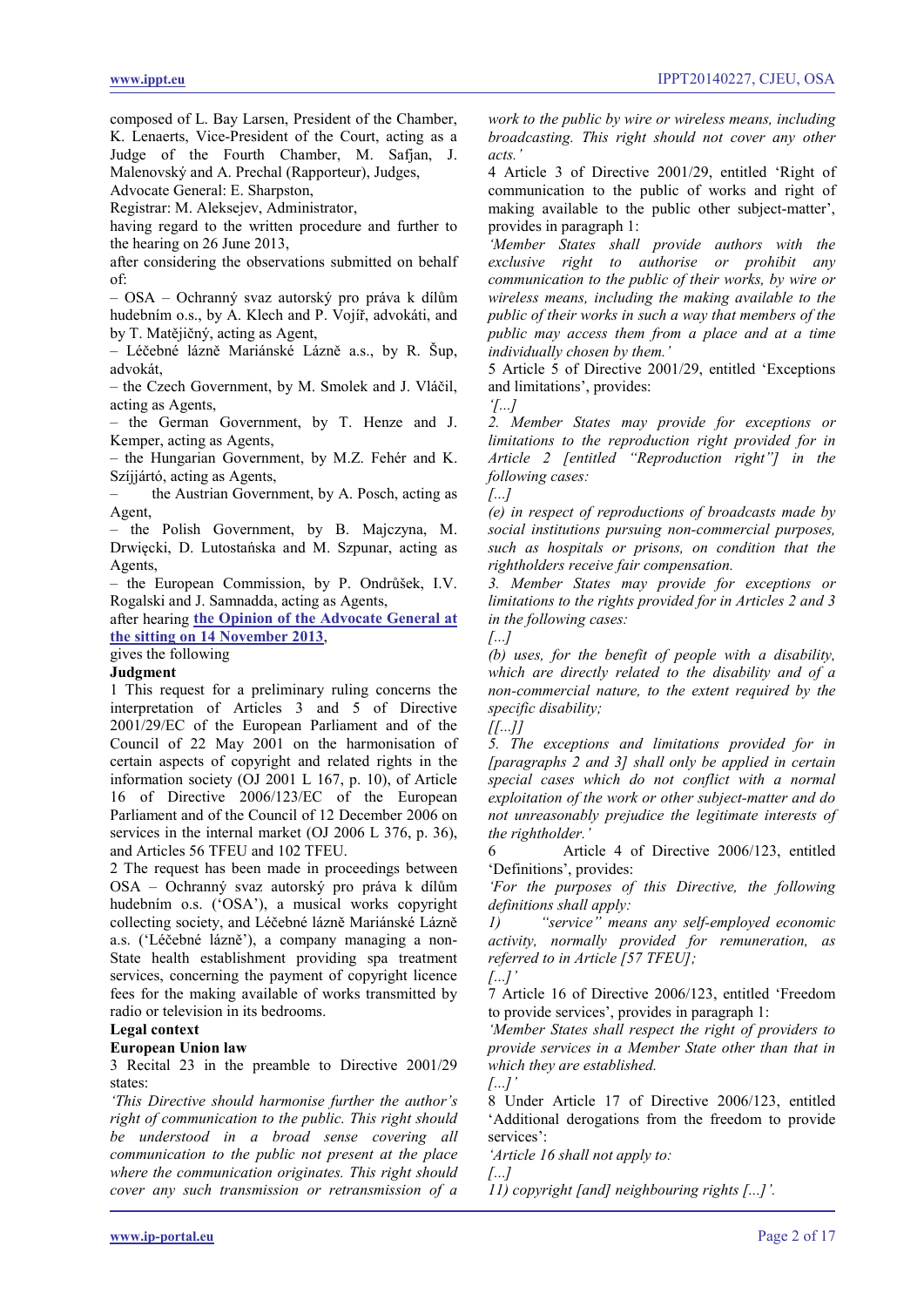#### **Czech law**

9 Under Paragraph 23 of Law No 121/2000 on Copyright ('the Copyright Law'), as in force during the period in question, the radio or television broadcasting of a work means making a work transmitted by radio or television available by means of devices technically suitable for receiving a radio or television transmission. However, it does not include making a work available to patients when providing health care to them in establishments which provide such services.

10 Article 98 of the Copyright Law makes the collective management of copyright subject to the grant of an authorisation. Under paragraph 6(c) of that article, the relevant ministry may grant such an authorisation only if no other person already has such an authorisation for the exercise of the same right in relation to the same subject-matter and, in so far as a work is concerned, for the exercise of the same right in relation to the same kind of work.

# **The dispute in the main proceedings and the questions referred for a preliminary ruling**

11 OSA claims from Léčebné lázně the payment of 546 995 Czech crowns (CZK), together with late-payment interest, for having installed radio and television sets in the bedrooms of its spa establishments during the period in question (1 May 2008 to 31 December 2009), through which it made works managed by OSA available to its patients, without entering into a licence agreement with OSA. According to OSA, Article 23 of the Copyright law, in so far as it provides for an exemption from the payment of copyright fees for health care establishments when providing health care, is contrary to Directive 2001/29.

12 Léčebné lázně maintains that it is covered by the exception referred to in Article 23 of the Copyright law and contests the assertion that the provision in question is contrary to Directive 2001/29. It adds that if, however, it were found that the provision in question is indeed contrary to Directive 2001/29, that directive cannot be invoked in a dispute between individuals.

13 Furthermore, Léčebné lázně claims that OSA is abusing its monopoly position in the market, since the amount of the fees set out in its fee scales is disproportionately high in comparison with the fees demanded by the copyright collecting societies ('the collecting societies') in neighbouring countries for the same kind of use of copyright-protected works, which undermines its position in the market and its ability to compete with spa establishments in neighbouring countries. The clientele of its spa establishment is international, and foreign radio and television signals are received there. It claims that its freedom to provide services is restricted and that it would be in its interest to conclude a licence agreement with a collecting society which demands lower copyright fees established in another Member State.

14 In those circumstances, the Krajský soud v Plzni (Plzeň Regional Court) decided to stay proceedings and refer the following questions to the Court for a preliminary ruling:

*'1. Must Directive 2001/29 … be interpreted as meaning that an exception disallowing remuneration to authors for the communication of their work by television or radio transmission by means of television or radio receivers to patients in rooms in a spa establishment which is a business is contrary to Articles 3 and 5 [and, in particular] Article 5(2)(e), (3)(b) and (5)?*

*2. Is the content of those provisions of the directive concerning the above use of a work unconditional enough and sufficiently precise for … collecting societies to be able to rely on them before the national courts in a dispute between individuals, if the [Member] State has not transposed the directive correctly in national law?*

*3. Must Article 56 [TFEU] et seq. and Article 102 [TFEU] (or as the case may be Article 16 of Directive 2006/123 …) be interpreted as precluding the application of rules of national law which reserve the exercise of collective management of copyright in the territory of the [Member] State to only a single (monopoly) … collecting society and thereby do not allow recipients of services a free choice of a collecting society from another [Member] State of the European Union?'*

# **The reopening of the oral procedure**

15 By document lodged at the Court Registry on 16 December 2013, Léčebné lázně asked the Court to take 'measures of organisation of procedure and inquiry', including the production of a judgment of 14 May 2013 of the Městský soud v Praze (Prague Municipal Court), which was annexed to that document. By that document, Léčebné lázně also requested the reopening of the oral procedure. The reasons given for that request were the fact that the judgment in question is linked to the third question raised by the referring court and the fact that, according to Léčebné lázně, points 28 and 29 of the Opinion of the Advocate General contain erroneous statements.

16 Having regard to its content, that request must be regarded, at the current stage of the proceedings, as a request for the reopening of the oral procedure within the meaning of Article 83 of the Rules of Procedure of the Court.

17 Under that provision, the Court may at any time, after hearing the Advocate General, order the reopening of the oral part of the procedure, in particular if it considers that it lacks sufficient information or where a party has, after the close of that part of the procedure, submitted a new fact which is of such a nature as to be a decisive factor for the decision of the Court, or where the case must be decided on the basis of an argument which has not been debated between the parties or the interested persons referred to in Article 23 of the Statute of the Court of Justice of the European Union.

18 In that respect, first of all, it must be pointed out that the referring court's first question, to which points 28 and 29 of the Advocate General's Opinion relate, has been debated at length before the Court by the interested parties. In those circumstances, the Court is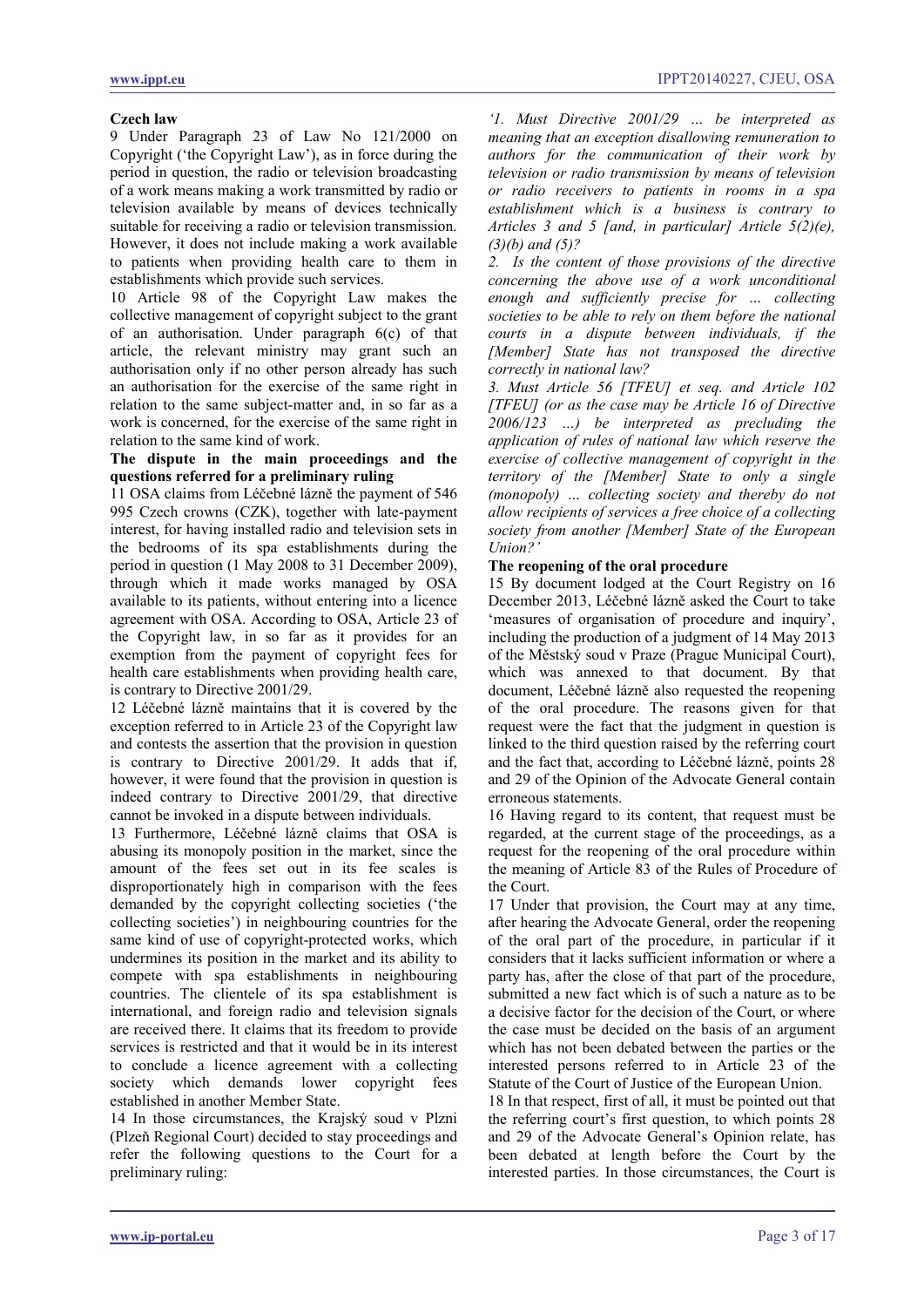of the view that it has all the information necessary to enable it to answer that question.

19 Furthermore, the judgment delivered by the Městský soud v Praze cannot be considered as a new fact which is of such a nature as to be a decisive factor for the answer to be given by the Court to the referring court's third question.

20 Lastly, it is not claimed that the present case must be decided on the basis of an argument which has not been debated before the Court.

21 Accordingly, the Court, after hearing the Advocate General, considers it appropriate to reject the request to reopen the oral procedure.

#### **Consideration of the questions referred The first question**

22 By its first question, the referring court asks, in essence, whether Article 3(1) of Directive 2001/29 must be interpreted as precluding national legislation which excludes the right of authors to authorise or prohibit the communication of their works, by a spa establishment which is a business, through the intentional distribution of a signal by means of television or radio sets in the bedrooms of the establishment's patients. In addition, it raises the issue whether Article  $5(2)(e)$ ,  $(3)(b)$  and  $(5)$  of that directive is such as to affect the interpretation of Article 3(1) in such a context.

23 In that respect, it must be noted that the principal objective of Directive 2001/29 is to establish a high level of protection of authors, allowing them to obtain an appropriate reward for the use of their works, including on the occasion of communication to the public. It follows that the concept of 'communication to the public' in Article 3(1) of that directive must be interpreted broadly, as recital 23 in the preamble to the directive indeed expressly states (Case C‑607/11 ITV Broadcasting and Others [2013] ECR, paragraph 20 and the case-law cited).

24 As OSA, the Czech government and the European Commission rightly point out, there is an act of 'communication to the public', within the meaning of Article 3(1) of Directive 2001/29, when the operator of a spa establishment, such as that at issue in the main proceedings, gives its patients access to the broadcast works via television or radio sets by distributing in the patients' rooms the signal carrying the protected works. 25 First of all, the concept of 'communication' must be construed as referring to any transmission of the protected works, irrespective of the technical means or process used (Joined **Cases C**‑**[403/08 and C](http://www.ippt.eu/files/2011/IPPT20111004_ECJ_Premier_League.pdf)**‑**429/08 [Football Association Premier](http://www.ippt.eu/files/2011/IPPT20111004_ECJ_Premier_League.pdf) League and Others [2011] ECR I**‑**[9083, paragraph 193](http://www.ippt.eu/files/2011/IPPT20111004_ECJ_Premier_League.pdf)**).

<span id="page-3-0"></span>26 Therefore, the operator of a spa establishment carries out a communication when it deliberately transmits protected works, by intentionally distributing a signal through television or radio sets, in the rooms of the patients of that establishment (see, to that effect, Football Association Premier League and Others, paragraph 196, and Case C-162/10 Phonographic Performance (Ireland) [2012] ECR, paragraph 40).

27 Furthermore, it must be noted that the term 'public' in Article 3(1) of Directive 2001/29 refers to an indeterminate number of potential recipients and implies, moreover, a fairly large number of persons (ITV Broadcasting and Others, paragraph 32).

28 As regards that last criterion specifically, the cumulative effect of making the works available to potential recipients should be taken into account. It is in particular relevant in that respect to ascertain the number of persons who have access to the same work at the same time and successively (**[Case C](http://www.ippt.eu/files/2006/IPPT20061207_ECJ_SGAE_v_Rafael_Hoteles.pdf)**‑**306/05** 

# **SGAE [2006] ECR I**‑**[11519, paragraph 39, and ITV](http://www.ippt.eu/files/2006/IPPT20061207_ECJ_SGAE_v_Rafael_Hoteles.pdf)  [Broadcasting and Others, paragraph 33](http://www.ippt.eu/files/2006/IPPT20061207_ECJ_SGAE_v_Rafael_Hoteles.pdf)**).

29 As the Advocate General noted in point 28 of her Opinion, a spa establishment is likely to accommodate, both at the same time and successively, an indeterminate but fairly large number of people who can receive broadcasts in their rooms.

30 Contrary to what is claimed by Léčebné lázně, the mere fact that the patients of a spa establishment generally stay for a longer period than the guests of a hotel does not invalidate that finding, since the making available of the works to such patients is likely, as a result of its cumulative effects, to concern a fairly large number of people.

31 It must also be pointed out that, in order for there to be a 'communication to the public' within the meaning of Article 3(1) of Directive 2001/29, it is also necessary for the work broadcast to be transmitted to a new public, that is to say, to a public which was not taken into account by the authors of the protected works when they authorised their use by the communication to the original public (Football Association Premier League and Others, paragraph 197 and the case-law cited).

<span id="page-3-1"></span>32 Like the guests of a hotel, the patients of a spa establishment constitute such a new public. The spa establishment is the organisation which intervenes, in full knowledge of the consequences of its action, to give access to the protected work to its patients. In the absence of that intervention, its patients would not, in principle, be able to enjoy the broadcast work (see, to that effect, SGAE, paragraphs 41 and 42).

33 It follows that communication by a spa establishment, such as that at issue in the main proceedings, of protected works through the intentional distribution of a signal by means of television or radio sets in the bedrooms of its patients constitutes a 'communication to the public' within the meaning of Article 3(1) of Directive 2001/29.

34 That interpretation is not invalidated by Léčebné lázně's argument that an act of communication such as that at issue in the main proceedings has the same characteristics as a communication of protected works by a dentist at his dental practice, in respect of which the Court held, in **Case C**‑**[135/10 SCF \[2012\] ECR](http://www.ippt.eu/files/2012/IPPT20120315_ECJ_SCF_v_Del_Corso.pdf)**, that it did not constitute a 'communication to the public' within the meaning of Article 3(1) of Directive 2001/29.

35 In that respect, it suffices to note that the principles developed in SCF are not relevant in the present case,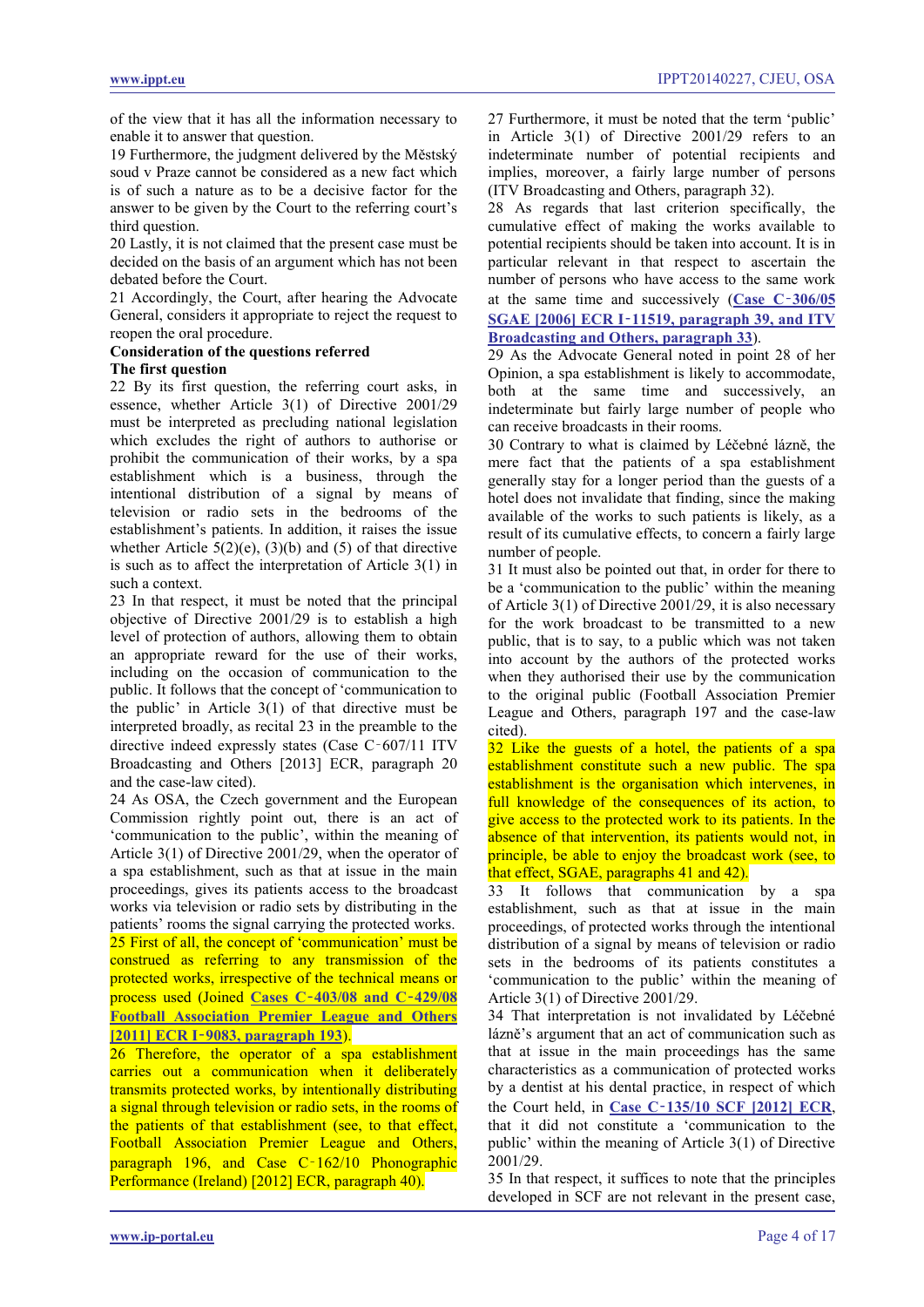since SCF does not concern the copyright referred to in Article 3(1) of Directive 2001/29, but rather the right to remuneration of performers and producers of phonograms provided for in Article 8(2) of Council Directive 92/100/EEC of 19 November 1992 on rental right and lending right and on certain rights related to copyright in the field of intellectual property (OJ 1992 L 346, p. 61).

36 Since a communication of protected rights such as that at issue in the main proceedings constitutes a 'communication to the public', within the meaning of Article 3(1) of Directive 2001/29, it is clear from the wording of that provision that the national legislation must provide authors with the exclusive right to authorise or prohibit such communication, unless that communication is covered by an exception or a limitation provided for in Directive 2001/29.

37 In that respect, it is necessary, in particular, to examine whether Article  $5(2)(e)$ ,  $(3)(b)$ , and  $(5)$  of that directive, to which the referring court expressly refers, may form the basis of such an exception or limitation.

38 First, Article 5(2)(e) of Directive 2001/29, as can be seen from its wording, only forms the basis for an exception or limitation to the reproduction right, provided for in Article 2 of that directive. It cannot therefore form the basis for an exception or limitation to the exclusive right to authorise or prohibit any communication to the public of their works, provided for in Article 3(1) of that directive.

39 Secondly, Article 5(3)(b) of Directive 2001/29 provides that Member States may provide for exceptions or limitations to the rights provided for in Article 3 in respect of uses, for the benefit of people with a disability, which are directly related to the disability and are of a non-commercial nature, to the extent required by the specific disability. There is nothing in the documents before the Court to indicate that all the conditions laid down in Article 5(3)(b) are met in a case such as that in the main proceedings.

40 Lastly, Article 5(5) of Directive 2001/29 does not provide for exceptions or limitations that the Member States may establish in respect of the rights referred to, in particular, in Article  $3(1)$  of that directive but merely states the scope of the exceptions and limitations provided for in the paragraphs preceding Article 5(5).

<span id="page-4-0"></span>41 In view of the foregoing, the answer to the first question is that Article 3(1) of Directive 2001/29 must be interpreted as precluding national legislation which excludes the right of authors to authorise or prohibit the communication of their works, by a spa establishment which is a business, through the intentional distribution of a signal by means of television or radio sets in the bedrooms of the establishment's patients. Article  $5(2)(e)$ ,  $(3)(b)$  and  $(5)$  of that directive is not such as to affect that interpretation.

#### **The second question**

42 By its second question, the referring court asks, in essence, whether Article 3(1) of Directive 2001/29 must be interpreted as meaning that it can be relied on by a collecting society in a dispute between individuals for the purpose of setting aside national legislation which is contrary to that provision.

43 In that respect, it must be recalled that, according to settled case-law, even a clear, precise and unconditional provision of a directive seeking to confer rights or impose obligations on individuals cannot of itself apply in proceedings exclusively between private parties (Case C‑176/12 Association de médiation sociale [2014] ECR, paragraph 36 and the case-law cited).

44 However, the Court has held that a national court, when hearing a case between individuals, is required, when applying the provisions of domestic law, to consider the whole body of rules of national law and to interpret them, so far as possible, in the light of the wording and purpose of the directive in order to achieve an outcome consistent with the objective pursued by the directive (see, to that effect, Association de médiation sociale, paragraph 38 and the case-law cited).

45 Nevertheless, the Court has stated that this principle of interpreting national law in conformity with European Union law has certain limits. Thus the obligation on a national court to refer to the content of a directive when interpreting and applying the relevant rules of domestic law is limited by general principles of law and it cannot serve as the basis for an interpretation of national law contra legem (Association de médiation sociale, paragraph 39 and the case-law cited).

46 In addition, since, in the context of the reasons stated for the second question, the referring court raises an issue concerning the real nature of a collecting society such as OSA, referring to Case C-188/89 Foster and Others [1990] ECR I‑3313, it must be added that such a collecting society would still not be able to rely on Article 3(1) of Directive 2001/29 in order to set aside national legislation contrary to that provision if it were to be regarded as an emanation of the State.

47 If that were the case, the situation, in circumstance such as those in the main proceedings, would not be that of an individual invoking the direct effect of a provision of a directive against a Member State, but rather the reverse. It is settled case-law that a directive cannot of itself impose obligations on an individual and cannot therefore be relied on as such against an individual (Case C‑282/10 Dominguez [2012] ECR, paragraph 37 and the case-law cited).

<span id="page-4-1"></span>48 In view of the foregoing, the answer to the second question is that Article 3(1) of Directive 2001/29 must be interpreted as meaning that it cannot be relied on by a collecting society in a dispute between individuals for the purpose of setting aside national legislation contrary to that provision. However, the national court hearing such a case is required to interpret that legislation, so far as possible, in the light of the wording and purpose of the directive in order to achieve an outcome consistent with the objective pursued by the directive.

# **The third question**

**Admissibility**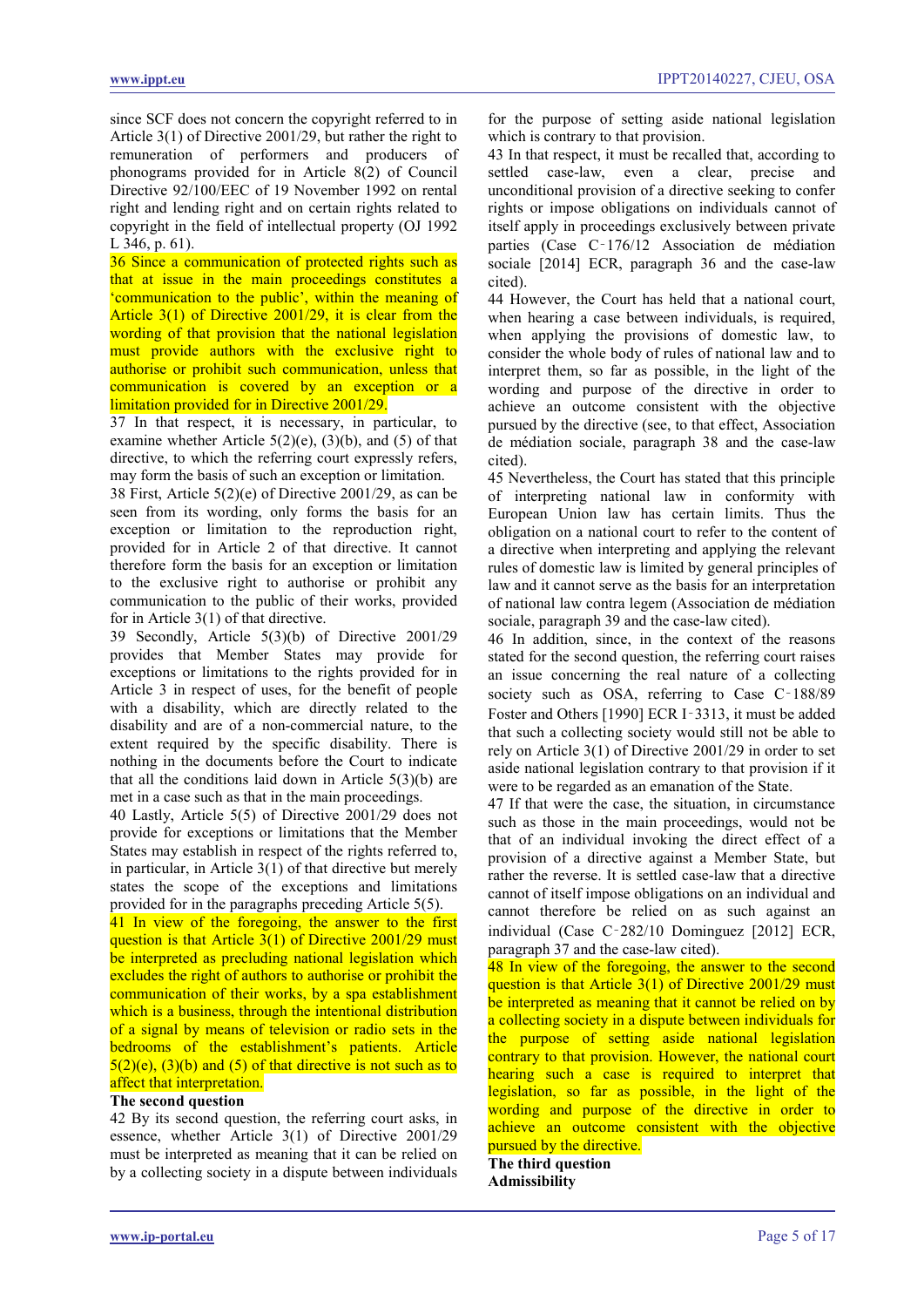49 OSA and the Czech and Austrian governments query the admissibility of the third question. There is no indication in the order for reference that Léčebné lázně sought to contract with a collecting society established in another Member State. Likewise, in their view, the answer to the third question is irrelevant to the resolution of the dispute in the main proceedings. Whatever the answer, it cannot exempt Léčebné lázně from its obligation to pay OSA the fees in question.

50 In that respect, it must be noted that a reference for a preliminary ruling made by a national court may be declared inadmissible only where it is quite obvious that the interpretation of European Union law that is sought is unrelated to the actual facts of the main action or its purpose, where the problem is hypothetical, or where the Court does not have before it the factual or legal material necessary to give a useful answer to the questions submitted to it (see, inter alia, Case C‑500/10 Belvedere Costruzioni [2012] ECR, paragraph 16 and the case-law cited).

51 It is clear from the order for reference that Léčebné lázně relies on the provisions referred to in the referring court's third question in support of its claim that the fees demanded by OSA are disproportionately high in comparison with the fees demanded by collecting societies in neighbouring Member States.

52 In those circumstances, it is not obvious that the interpretation sought is unrelated to the actual facts of the main action or its purpose, or that the problem is hypothetical.

53 Accordingly, the third question is admissible.

#### **Substance**

54 By its third question, the referring court asks, in essence, whether Article 16 of Directive 2006/123 and Articles 56 TFEU and/or 102 TFEU must be interpreted as precluding national legislation, such as that at issue in the main proceedings, which reserves the exercise of collective management of copyright in respect of certain protected works in the territory of the Member State concerned to a single collecting society and thereby prevents users of such works, such as the spa establishment in the main proceedings, from benefiting from the services provided by another collecting society established in another Member State. 55 OSA disputes that the legislation in question prevents a user of the protected works, such as the spa establishment at issue in the main proceedings, from benefiting from the services provided by a collecting society established in another Member State.

56 However, it is not for the Court to make a ruling in that respect. Questions on the interpretation of EU law referred by a national court in the factual and legislative context which that court is responsible for defining, and the accuracy of which is not a matter for the Court to determine, enjoy a presumption of relevance (see, in particular, Joined Cases C‑188/10 and C‑189/10 Melki and Abdeli [2010] ECR I‑5667, paragraph 27 and the case-law cited).

#### **– Preliminary observations**

57 Since both Article 16 of Directive 2006/123 and Article 56 TFEU et seq. concern the freedom to provide services, it must be examined whether a collecting society, such as OSA, may be regarded as providing a service to a user of protected works, such as the spa establishment at issue in the main proceedings. OSA and the governments which submitted observations to the Court are of the view that it cannot.

58 In that respect, it must be noted that, as can be seen from Article 4(1) of Directive 2006/123, the concept of 'service' referred to in that directive is the same as that referred to in Article 57 TFEU.

59 The activities of collecting societies are subject to the provisions of Article 56 TFEU et seq. relating to the freedom to provide services (see, to that effect, Case 22/79 Greenwich Film Production [1979] ECR 3275, paragraph 12, Case 7/82 GVL v Commission [1983] ECR 483, paragraph 38; and Joined Cases **C**‑**[92/92](http://www.ippt.eu/files/1993/IPPT19931020_ECJ_Phil_Collins.pdf)  and C**‑**[326/92 Phil Collins and Others \[1993\] ECR](http://www.ippt.eu/files/1993/IPPT19931020_ECJ_Phil_Collins.pdf)  I**‑**[5145, paragraph 24](http://www.ippt.eu/files/1993/IPPT19931020_ECJ_Phil_Collins.pdf)**).

60 That is the case not only as regards the relationship between a collecting society and a copyright holder, as can be seen from the case-law cited in the above paragraph, but also as regards the relationship between a collecting society, such as OSA, and a user of protected works, such as the spa establishment at issue in the main proceedings.

61 Such a collecting society facilitates the acquisition, by that user, of an authorisation for the use of protected works and the payment of fees owed to the copyright holders, with the result that it must be regarded as also providing a service to that user.

62 Furthermore, as the Commission rightly points out, it is of little importance, in that regard, whether it is the copyright holder or the user of the protected works which pays for that service. Article 57 TFEU does not require that the service provided be paid for by those who benefit from it (Case 352/85 Bond van Adverteerders and Others [1988] ECR 2085, paragraph 16).

<span id="page-5-0"></span>63 It follows that a collecting society, such as OSA, must be regarded as providing a 'service' within the meaning of both Article 4(1) of Directive 2006/123 and Article 57 TFEU to the users of protected works, such as the spa establishment at issue in the main proceedings.

#### **– The interpretation of Article 16 of Directive 2006/123**

64 As regards the question whether Article 16 of Directive 2006/123 applies to such a service, it must be observed, first of all, that under Article 17(11) of that directive, Article 16 does not apply to copyright and to neighbouring rights.

65 As the Advocate General pointed out in point 64 of her **[Opinion](#page-8-0)**, since only services can be excluded from the application of Article 16 of Directive 2006/123, Article 17(11) of that directive must be interpreted as excluding the service relating to copyright referred to in paragraph 63 of the present judgment from the scope of Article 16.

66 It follows that, since Article 16 of Directive 2006/123 is inapplicable, it does not preclude legislation such as that at issue in the main proceedings.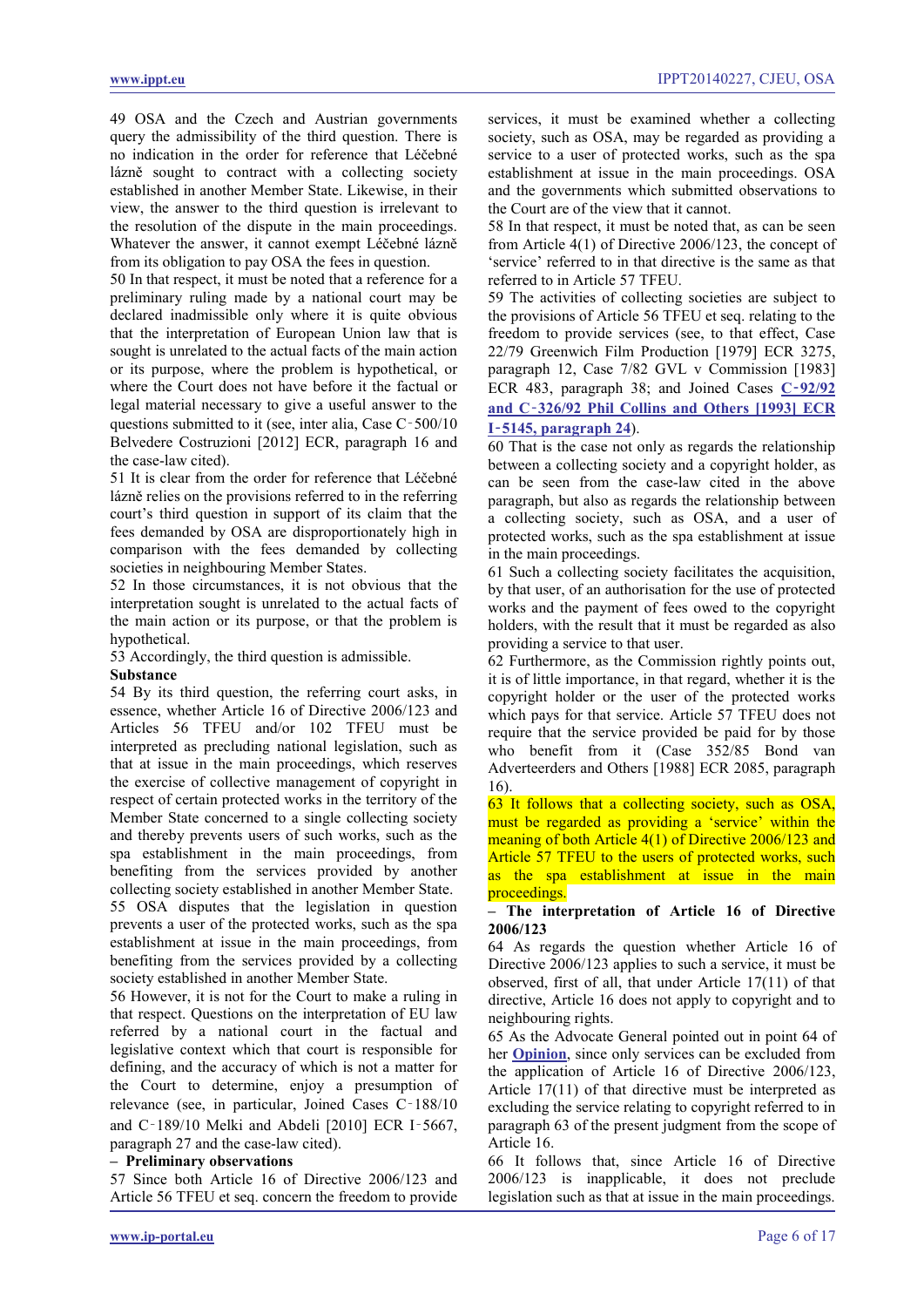#### **– The interpretation of Article 56 TFEU**

67 As can be seen from the order for reference, legislation such as that at issue in the main proceedings is liable to prevent a spa establishment, such as that at issue in the main proceedings, from benefiting, as a user of protected works, from the services of a collecting society established in another Member State. 68 Since such a service is of a cross-border nature, Article 56 TFEU is applicable to it (see, to that effect, Bond van Adverteerders and Others, paragraph 15).

69 Moreover, legislation such as that at issue in the main proceedings, prohibiting, in practice, the provision of such a service, constitutes a restriction on the freedom to provide services (see, to that effect, **[Football Association Premier League and Others](http://www.ippt.eu/files/2011/IPPT20111004_ECJ_Premier_League.pdf)**, paragraph 85).

70 That restriction cannot be justified unless it serves overriding reasons in the public interest, is suitable for securing the attainment of the public interest objective which it pursues and does not go beyond what is necessary in order to attain it (see, inter alia, **[Football](http://www.ippt.eu/files/2011/IPPT20111004_ECJ_Premier_League.pdf)  [Association Premier League and Others](http://www.ippt.eu/files/2011/IPPT20111004_ECJ_Premier_League.pdf)**, paragraph 93).

71 As OSA, the governments which submitted observations to the Court, and the Commission rightly point out, the protection of intellectual property rights constitutes such an overriding reason in the public interest (see, to that effect, **[Football Association](http://www.ippt.eu/files/2011/IPPT20111004_ECJ_Premier_League.pdf)  [Premier League and Others](http://www.ippt.eu/files/2011/IPPT20111004_ECJ_Premier_League.pdf)**, paragraph 94 and the case-law cited).

72 Furthermore, legislation such as that at issue in the main proceedings – which grants a collecting society, such as OSA, a monopoly over the management of copyright in relation to a category of protected works in the territory of the Member State concerned – must be considered as suitable for protecting intellectual property rights, since it is liable to allow the effective management of those rights and an effective supervision of their respect in that territory.

73 As regards the question whether such legislation goes beyond what is necessary in order to attain the objective of protecting intellectual property rights, it must be pointed out that, as can be seen from the observations submitted to the Court, legislation such as that at issue in the main proceedings forms part of a context of territory-based copyright protection, which also encompasses reciprocal representation agreements. 74 By those agreements, concluded between collecting societies, the societies confer on each other the right to grant, within the territory for which they are responsible, the requisite authorisations for any public performance of protected works of members of the other societies and to subject those authorisations to certain conditions, in conformity with the laws applicable in the territory in question (see, to that effect, Case 395/87 Tournier [1989] ECR 2521, paragraph 17, and Joined Cases 110/88, 241/88 and 242/88 Lucazeau and Others [1989] ECR 2811, paragraph 11).

75 In that respect, the Court has held that reciprocal representation agreements between the collecting societies are intended, inter alia, to enable those societies to rely, for the protection of their repertoires in another State, on the organisation established by the collecting society operating there, without being obliged to add to that organisation their own network of contracts with users and their own local monitoring arrangements (see, to that effect, Tournier, paragraph 19, and Lucazeau and Others, paragraph 13).

76 The observations submitted to the Court have not shown, as regards a communication such as that at issue in the main proceedings, that – as European Union Law stands at present – there is another method allowing the same level of copyright protection as the territory-based protection and thus territory-based supervision of those rights, a method of which legislation such as that at issue in the main proceedings forms a part.

77 Moreover, the debate before the Court has shown that – in circumstances such as those at issue in the main proceedings – to allow a user of protected works to obtain authorisation for the use of those works and pay fees due through any collecting society established in the European Union would, as European Union law stands at present, give rise to significant monitoring problems relating to the use of those works and the payment of the fees due.

78 In those circumstances, it cannot be found that legislation such as that at issue in the main proceedings, because it prevents a user of the protected works – such as the spa establishment at issue in the main proceedings – from benefiting from the services provided by a collecting society established in another Member State, goes beyond what is necessary in order to attain the objective of protecting intellectual property rights.

79 In the light of the foregoing, Article 56 TFEU must be interpreted as not precluding such legislation.

# **– The interpretation of Article 102 TFEU**

80 As a preliminary, it must be pointed out, in the first place, that a collecting society, such as OSA, is an undertaking to which Article 102 TFEU applies (see, to that effect, Case 127/73 BRT and Société belge des auteurs, compositeurs et éditeurs [1974] ECR 313, paragraphs 6 and 7, 'BRT II').

81 In the second place, Article 106(2) TFEU, which contains specific rules which apply to, inter alia, undertakings entrusted with the operation of services of general economic interest, does not preclude the application of Article 102 TFEU to a collecting society such as OSA. Such a collecting society, to which the State has not assigned any task and which manages private interests, even though it is a case of intellectual property rights protected by law, does not fall within the scope of Article 106(2) TFEU (see, to that effect, BRT II, paragraph 23, and GVL v Commission, paragraph 32).

82 However, legislation such as that at issue in the main proceedings is liable to fall within the scope of Article 106(1) TFEU. That legislation grants exclusive rights to a collecting society such as OSA as regards the management of copyright relating to a certain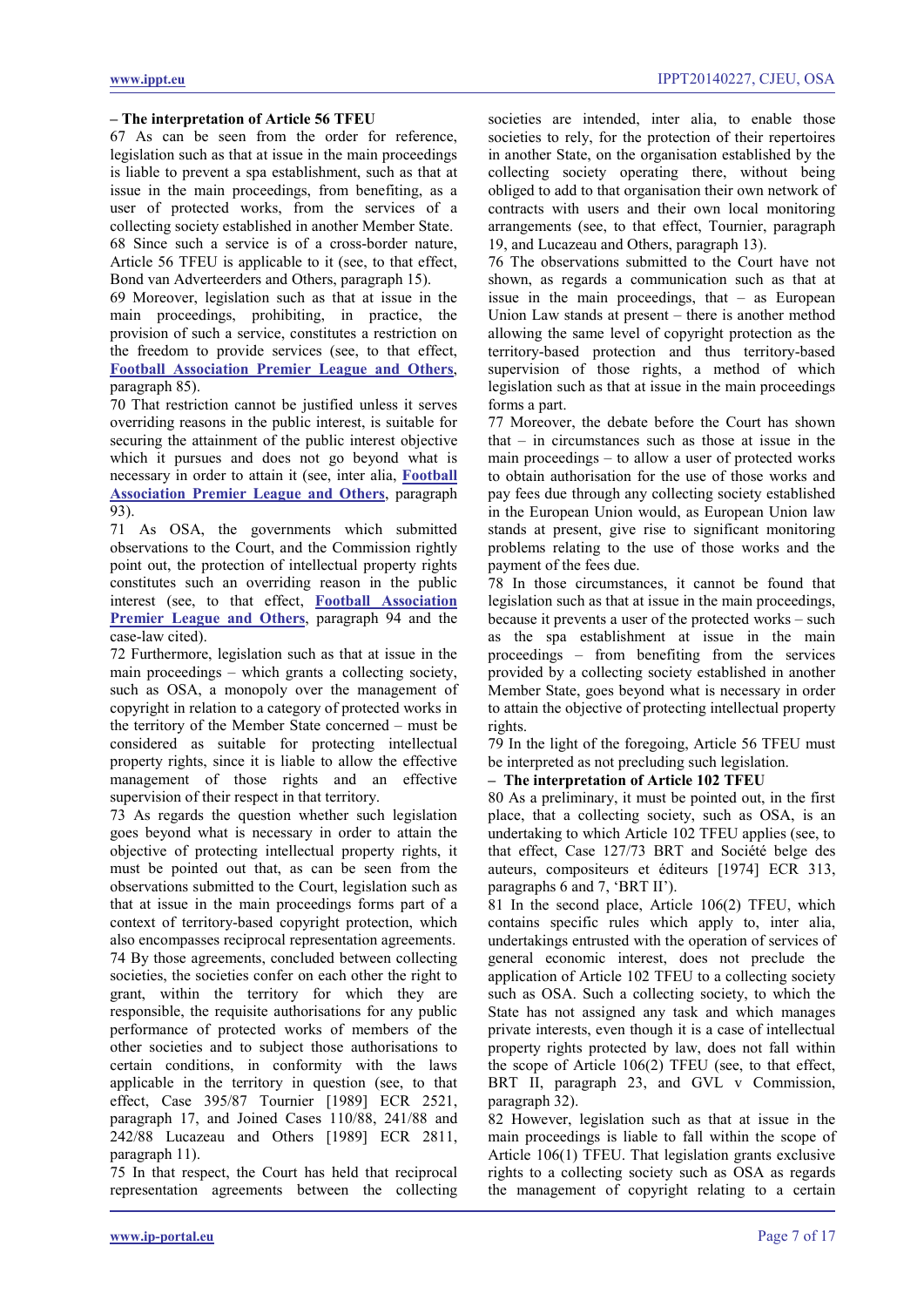category of works in the territory of the Member State concerned, thereby preventing other undertakings from exercising the economic activity in question in the same territory (see, to that effect, Case C-475/99 Ambulanz Glöckner [2001] ECR I‑8089, paragraph 24).

83 As regards the interpretation of Article 102 TFEU in such a context, it is settled case-law that the mere creation of a dominant position through the grant of exclusive rights within the meaning of Article 106(1) TFEU is not in itself incompatible with Article 102 TFEU. A Member State will be in breach of the prohibitions laid down by those two provisions only if the undertaking in question, merely by exercising the exclusive rights conferred upon it, is led to abuse its dominant position or where such rights are liable to create a situation in which that undertaking is led to commit such abuses (Case C‑437/09 AG2R Prévoyance [2011] ECR I‑973, paragraph 68 and the case-law cited).

84 Therefore, the mere fact that a Member State grants a collecting society, such as OSA, a monopoly over the management of copyright relating to a category of protected works in the territory of that Member State is not, as such, contrary to Article 102 TFEU.

85 However, as can be seen from the order for reference, the third question is intended to allow the referring court to rule on the argument, raised by Léčebné lázně in the main proceedings, that the fees demanded by OSA are disproportionately high in comparison to the fees demanded by collecting societies in neighbouring States.

86 In that respect, it must be pointed out that a collecting society, such as OSA, which has a monopoly over the management in the territory of a Member State of copyright relating to a category of protected works, has a dominant position in a substantial part of the internal market within the meaning of Article 102 TFEU (see, to that effect, Case **C**‑**[52/07 Kanal 5 and](http://www.ippt.eu/files/2008/IPPT20081211_ECJ_Kanal_5_and_TV_4_v_STIM.pdf)  TV 4 [2008] ECR I**‑**[9275, paragraph 22](http://www.ippt.eu/files/2008/IPPT20081211_ECJ_Kanal_5_and_TV_4_v_STIM.pdf)**).

87 Where such a collecting society imposes fees for its services which are appreciably higher than those charged in other Member States and where a comparison of the fee levels has been made on a consistent basis, that difference must be regarded as indicative of an abuse of a dominant position within the meaning of Article 102 TFEU. In such a case it is for the collecting society in question to justify the difference by reference to objective dissimilarities between the situation in the Member State concerned and the situation prevailing in all the other Member States (see, to that effect, Tournier, paragraph 38, and Lucazeau and Others, point 25).

88 Likewise, such an abuse might lie in the imposition of a price which is excessive in relation to the economic value of the service provided (Kanal 5 and TV 4, paragraph 28).

89 Moreover, if such an abuse were found and if it were attributable to the legislation applicable to that collecting society, that legislation would be contrary to Article 102 TFEU and Article 106(1) TFEU, as is clear from the case-law cited in paragraph 83 above.

90 It is for the referring court to examine, if necessary, whether such a situation exists in the case in the main proceedings.

<span id="page-7-0"></span>91 In the light of all the foregoing, the answer to the third question is that Article 16 of Directive 2006/123, and Articles 56 TFEU and 102 TFEU must be interpreted as not precluding national legislation, such as that at issue in the main proceedings, which reserves the exercise of collective management of copyright in respect of certain protected works in the territory of the Member State concerned to a single collecting society and thereby prevents users of such works, such as the spa establishment in the main proceedings, from benefiting from the services provided by another collecting society established in another Member State. 92 However, Article 102 TFEU must be interpreted as meaning that the imposition by the collecting society of fees for its services which are appreciably higher than those charged in other Member States (a comparison of the fee levels having been made on a consistent basis) or the imposition of a price which is excessive in relation to the economic value of the service provided are indicative of an abuse of a dominant position.

<span id="page-7-1"></span>**Costs**

93 Since these proceedings are, for the parties to the main proceedings, a step in the action pending before the national court, the decision on costs is a matter for that court. Costs incurred in submitting observations to the Court, other than the costs of those parties, are not recoverable.

On those grounds, the Court (Fourth Chamber) hereby rules:

1. Article 3(1) of Directive 2001/29/EC of the European Parliament and of the Council of 22 May 2001 on the harmonisation of certain aspects of copyright and related rights in the information society must be interpreted as precluding national legislation which excludes the right of authors to authorise or prohibit the communication of their works, by a spa establishment which is a business, through the intentional distribution of a signal by means of television or radio sets in the bedrooms of the establishment's patients. Article  $5(2)(e)$ ,  $(3)(b)$  and  $(5)$ of that directive is not such as to affect that interpretation.

2. Article 3(1) of Directive 2001/29 must be interpreted as meaning that it cannot be relied on by a copyright collecting society in a dispute between individuals for the purpose of setting aside national legislation contrary to that provision. However, the national court hearing such a case is required to interpret that legislation, so far as possible, in the light of the wording and purpose of the directive in order to achieve an outcome consistent with the objective pursued by the directive.

3. Article 16 of Directive 2006/123/EC of the European Parliament and of the Council of 12 December 2006 on services in the internal market, and Articles 56 TFEU and 102 TFEU must be interpreted as not precluding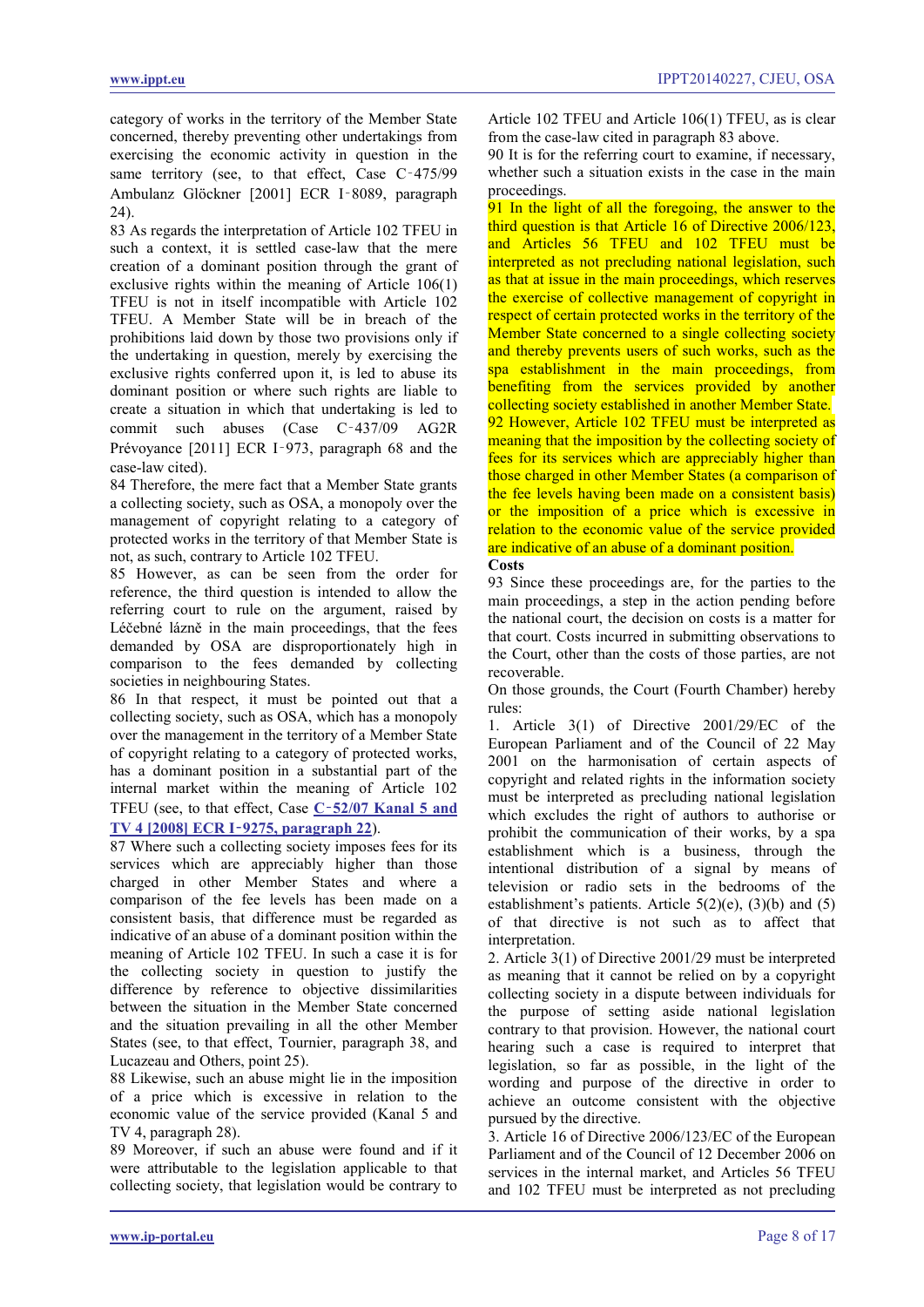national legislation, such as that at issue in the main proceedings, which reserves the exercise of collective management of copyright in respect of certain protected works in the territory of the Member State concerned to a single copyright collecting society and thereby prevents users of such works, such as the spa establishment in the main proceedings, from benefiting from the services provided by another collecting society established in another Member State.

However, Article 102 TFEU must be interpreted as meaning that the imposition by that copyright collecting society of fees for its services which are appreciably higher than those charged in other Member States (a comparison of the fee levels having been made on a consistent basis) or the imposition of a price which is excessive in relation to the economic value of the service provided are indicative of an abuse of a dominant position.

#### <span id="page-8-0"></span>**OPINION OF ADVOCATE GENERAL SHARPSTON**

delivered on 14 November 2013 (1)

Case C‑351/12

Ochranný svaz autorský pro práva k dílům hudebním, o.s. (OSA)

v

Léčebné lázně Mariánské Lázně a. s.

[Request for a preliminary ruling from the Krajský soud v Plzni (Czech Republic)]

1. Radio and television sets in the bedrooms of a residential health spa establishment in the Czech Republic give access to broadcast works. Under Directive 2001/29, (2) holders of copyright in such works have the exclusive right to authorise their 'communication to the public' and may claim fees for doing so. A copyright collecting society with exclusive rights to enter into licence agreements and collect fees on behalf of authors of musical works in the Czech Republic claims fees for such communication to the public by the establishment in question. The establishment objects both that the service in question is not 'communication to the public' and that the Czech collecting society's territorial monopoly infringes the establishment's right, derived from EU provisions on freedom to provide services, to enter into a licence agreement with a collecting society in another Member State – a problem which, it claims, is exacerbated by the Czech society's abuse of its national dominant position by charging excessive fees.

2. The Krajský soud v Plzni (Regional Court, Pilsen) wishes to know: whether the service in question constitutes 'communication to the public' within the meaning of Directive 2001/29; whether the relevant provisions of that directive are sufficiently precise and unconditional to be relied upon in a dispute between individuals; and whether EU law precludes a Member State from according a single collecting society exclusive rights within its territory.

# **Relevant EU law**

**Copyright and related rights**

3. Article 3(1) of Directive 2001/29 provides: *'Member States shall provide authors with the exclusive right to authorise or prohibit any communication to the public of their works, by wire or wireless means, including the making available to the public of their works in such a way that members of the public may access them from a place and at a time individually chosen by them.'*

4. Article 5 of Directive 2001/29 provides, in particular:

*'[…]*

*2. Member States may provide for exceptions or limitations to the reproduction right provided for in Article 2 in the following cases: […]*

*(e) in respect of reproductions of broadcasts made by social institutions pursuing non-commercial purposes, such as hospitals or prisons, on condition that the rightholders receive fair compensation.*

*3. Member States may provide for exceptions or limitations to the rights provided for in [Article 3] in the following cases:*

*[…]*

*(b) uses, for the benefit of people with a disability, which are directly related to the disability and of a non-commercial nature, to the extent required by the specific disability;*

*[…]*

*5. The exceptions and limitations provided for in [paragraph 3] shall only be applied in certain special cases which do not conflict with a normal exploitation of the work or other subject-matter and do not unreasonably prejudice the legitimate interests of the rightholder.'*

#### **Freedom to provide services**

5. Articles 56 et seq. TFEU prohibit (3) any restrictions on freedom to provide services within the Union, in respect of nationals of Member States who are established in a Member State other than that of the person for whom the service is intended. Services are defined in Article 57 TFEU as being 'normally provided for remuneration, in so far as they are not governed by the provisions relating to freedom of movement for goods, capital and persons', and as including in particular activities 'of an industrial character', 'of a commercial character', 'of craftsmen' and 'of the professions'.

6. Those provisions are implemented and clarified by, inter alia, Directive 2006/123, (4) Article 1 of which states:

*'1. This Directive establishes general provisions facilitating the exercise of the freedom of establishment for service providers and the free movement of services, while maintaining a high quality of services.*

*2. This Directive does not deal with the liberalisation of services of general economic interest, reserved to public or private entities, nor with the privatisation of public entities providing services.*

*3. This Directive does not deal with the abolition of monopolies providing services nor with aids granted by Member States which are covered by Community rules on competition.*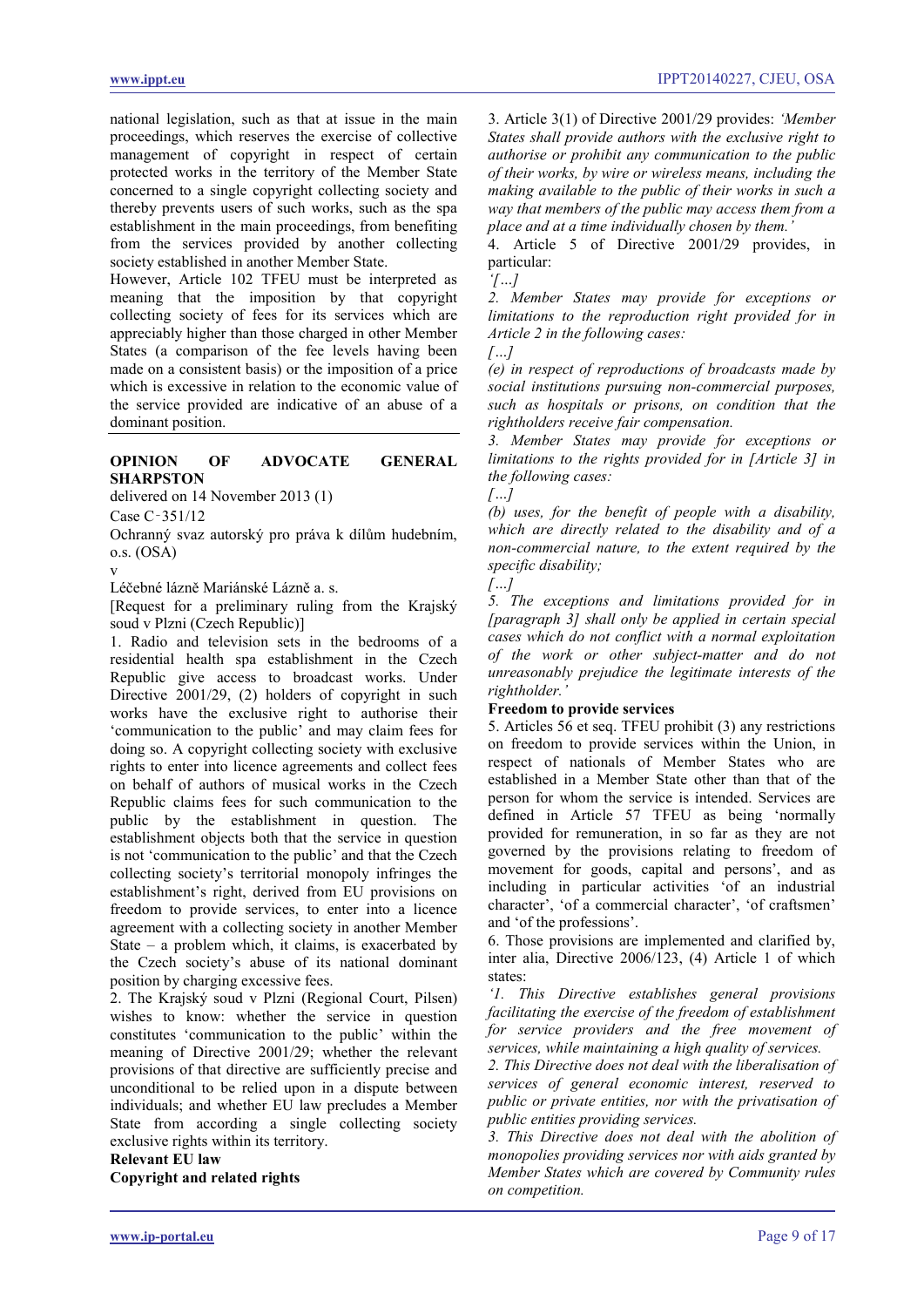*This Directive does not affect the freedom of Member States to define, in conformity with Community law, what they consider to be services of general economic interest, how those services should be organised and financed, in compliance with the State aid rules, and what specific obligations they should be subject to.*

*[…]'* 7. Article 2 states, inter alia:

*'[...]*

*2. This Directive shall not apply to the following activities:*

*(a) non-economic services of general interest; […]'*

8. Article 4(1) defines a 'service' as 'any self-employed economic activity, normally provided for remuneration, as referred to in Article [57 TFEU]'.

9. Article 16 of Directive 2006/123 provides, in particular:

*'1. Member States shall respect the right of providers to provide services in a Member State other than that in which they are established.*

*[…]*

*Member States shall not make access to or exercise of a service activity in their territory subject to compliance with any requirements which do not respect the following principles:*

*(a) non-discrimination: the requirement may be neither directly nor indirectly discriminatory with regard to nationality or, in the case of legal persons, with regard to the Member State in which they are established; […]*

*2. Member States may not restrict the freedom to provide services in the case of a provider established in another Member State by imposing any of the following requirements:*

*(a) an obligation on the provider to have an establishment in their territory;*

*(b) an obligation on the provider to obtain an authorisation from their competent authorities including entry in a register or registration with a professional body or association in their territory, except where provided for in this Directive or other instruments of Community law;*

*[…]'*

10. Under Article 17, however, Article 16 is not to apply to, inter alia:

*'1) services of general economic interest which are provided in another Member State …*

*[…]*

*11) copyright [and] neighbouring rights …'*

Rules on competition applying to undertakings

11. Article 102 TFEU provides, in particular:

*'Any abuse by one or more undertakings of a dominant position within the internal market or in a substantial part of it shall be prohibited as incompatible with the internal market in so far as it may affect trade between Member States.*

*Such abuse may, in particular, consist in:*

*(a) directly or indirectly imposing unfair purchase or selling prices or other unfair trading conditions; […]'*

12. Article 106 TFEU provides, in particular:

*'1. In the case of public undertakings and undertakings to which Member States grant special or exclusive rights, Member States shall neither enact nor maintain in force any measure contrary to the rules contained in the Treaties, in particular to those rules [prohibiting discrimination on grounds of nationality and relating to competition].*

*2. Undertakings entrusted with the operation of services of general economic interest or having the character of a revenue-producing monopoly shall be subject to the rules contained in the Treaties, in particular to the rules on competition, in so far as the application of such rules does not obstruct the performance, in law or in fact, of the particular tasks assigned to them. The development of trade must not be affected to such an extent as would be contrary to the interests of the Union.*

#### *[…]'* **Relevant Czech law**

13. Under Paragraph 23 of Law No 121/2000 on Copyright ('the Copyright Law'), 'operation of the radio or television transmission of a work' means making a work transmitted by radio or television available by means of devices technically suitable for receiving a radio or television transmission. However, it does not include making a work available to patients when providing health care in health establishments. (5)

14 n accordance with Paragraph 97(1) of the Copyright Law, a person authorised to exercise collective management is a collecting society. Under Paragraph  $98(6)(c)$  of the same law, authorisation is to be granted to an applicant if, inter alia, no other person is already authorised to exercise that right in relation to the protected subject-matter and, in so far as a work is concerned, in relation to that kind of work. The referring court states that that provision lays down a statutory monopoly in the Czech Republic.

# **Facts, procedure and questions referred**

15. Ochranný svaz autorský pro práva k dílům hudebním, o.s. (Society for the protection of copyright in musical works, 'OSA'), is an authorised collecting society in the Czech Republic. It acts also on behalf of other collecting societies established in both the Czech Republic and certain other Member States.

16. Léčebné lázně Mariánské Lázně a. s. (Marienbad health spa company, 'the Spa'), provides, inter alia, inpatient and out-patient care (preventive, curative and rehabilitative) using local natural medicinal springs, together with accommodation and catering.

17. During the period at issue (1 May 2008 to 31 December 2009), television and radio sets were installed in the Spa's bedrooms, giving access to works managed by OSA. However, the Spa did not have a licence agreement with OSA. OSA claims fees of CZK 546 995 (roughly EUR 21 000), together with interest.

18. The Spa claims to be covered by the exception in Paragraph 23 of the Copyright Law. That provision, it submits, is consistent with Directive 2001/29 but, if it were not, the latter could not be relied upon in litigation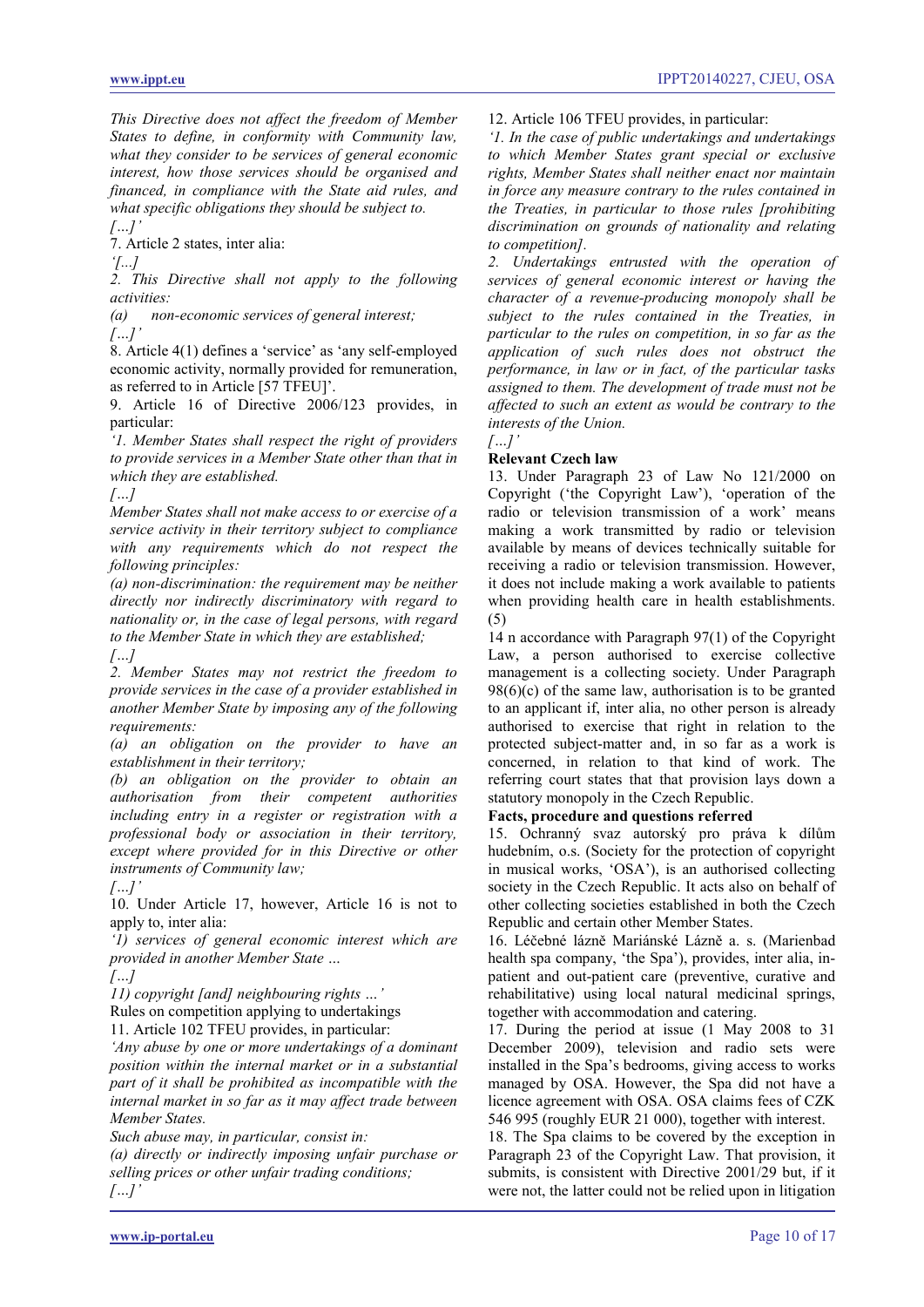between individuals. Furthermore, it argues, OSA abuses its monopoly position by charging fees higher than those charged in neighbouring Member States. The Spa, whose clientele is international and whose television and radio sets receive foreign broadcasts, is thus placed at a competitive disadvantage vis-à-vis similar establishments in neighbouring Member States.

19. The Krajský soud v Plzni seeks a preliminary ruling on the following questions:

*'(1) Must Directive 2001/29 … be interpreted as meaning that an exception disallowing remuneration to authors for the communication of their work by television or radio transmission by means of television or radio receivers to patients in rooms in a spa establishment which is a business is contrary to Articles 3 and 5 (Article 5(2)(e), (3)(b) and (5))?*

*(2) Is the content of those provisions of the directive concerning the above use of a work unconditional enough and sufficiently precise for copyright collecting societies to be able to rely on them before the national courts in a dispute between individuals, if the State has not transposed the directive correctly in national law?*

*(3) Must Article 56 et seq. [TFEU] and Article 102 [TFEU] (or as the case may be Article 16 of Directive 2006/123 …) be interpreted as precluding the application of rules of national law which reserve the exercise of collective management of copyright in the territory of the State to only a single (monopoly) copyright collecting society and thereby do not allow recipients of services a free choice of a collecting society from another State of the European Union?'*

20. Written observations have been submitted by the parties to the main proceedings, by the Austrian, Czech, German, Hungarian and Polish Governments and by the European Commission – all of whom, with the exception of the German Government, also presented oral argument at the hearing on 26 June 2013. That argument was confined, at the Court's request, to the third question, in so far as it relates to the interpretation of Article 56 TFEU.

# **Assessment**

# **Question 1**

21. The primary issue is whether the situation referred to in Paragraph 23 of the Copyright Law (copyright works made available by radio or television transmission to patients being provided with health care in a health establishment) is to be analysed in the same way as that in SGAE (6) (in which the Court found that distribution of a signal via television sets by a hotel to customers staying in its rooms constituted 'communication to the public') or as that in SCF (7) (in which the Court found that 'communication to the public' did not cover free broadcasting of phonograms in a private dental practice for the benefit of patients who exercised no active choice in the matter).

22. It is, of course, for the competent national court to determine whether the situation in the main proceedings – which concerns broadcast works made available in bedrooms in a spa establishment – falls within that of works made available to patients provided with health care in a health establishment within the meaning of Paragraph 23 of the Copyright Law.

23. Briefly, OSA, the Czech Government and the Commission submit that communication of a work via a television or radio set in a bedroom in a spa establishment constitutes communication to the public. They consider that such circumstances are similar to those in SGAE and differ from those in SCF. The Spa takes the opposite view.

24. I agree with OSA, the Czech Government and the Commission.

25. It is true that, in SCF, the Court was interpreting the expression 'communication to the public' in Article 8(2) of Directive 92/100, (8) not in Article 3(1) of Directive 2001/29. However, in doing so, it relied largely on its judgments in SGAE and in Football Association Premier League and Others, (9) which were concerned with Article 3(1) of Directive 2001/29. Although it distinguished between the two provisions, it did so only to emphasise the even greater significance of the profit-making nature of the operation in the context of Directive 92/100. (10)

26. In that case-law, the Court has set out a number of criteria, derived in part from the interpretation of international agreements binding on the Union and/or its Member States, (11) for ascertaining whether there is 'communication to the public' within the meaning of the directives in issue. Those criteria may be summarised as follows.

27. First, the expression must be interpreted broadly, in such a way as to ensure a high level of protection for rightholders. (12) Second, the specific means of communication is not decisive; what matters is that the public is placed in a position to access the works in issue. (13) Third, the concept of 'public' involves an indeterminate but fairly large number of potential viewers or listeners and, in that regard, account should be taken of the cumulative effect of a number of potential recipients, considered both collectively and successively. (14) Fourth, the public in question must be a 'new' public in the sense that it is different from that contemplated when the original broadcast was authorised (as, for example, when a broadcast intended for private viewing is shown to a large audience). (15) Finally, if the communication involves a profit-making element (for example, if it attracts customers), that is a relevant indication that it falls within the scope not only of the right to equitable remuneration under Article 8 of Directive 1992/100 or 2006/115 but also of the right of communication to the public under Article 3 of Directive 2001/29. (16)

28. Applying those criteria, it seems to me that the provision of television and radio sets in bedrooms in a spa establishment, together with the relevant signal enabling broadcasts to be heard or viewed, must fall within the concept of 'communication to the public' in Article 3(1) of Directive 2001/29 unless, in exceptional circumstances, one or more of the criteria are not met. In particular, a spa establishment is likely to accommodate, both at the same time and successively, an indeterminate but fairly large number of people who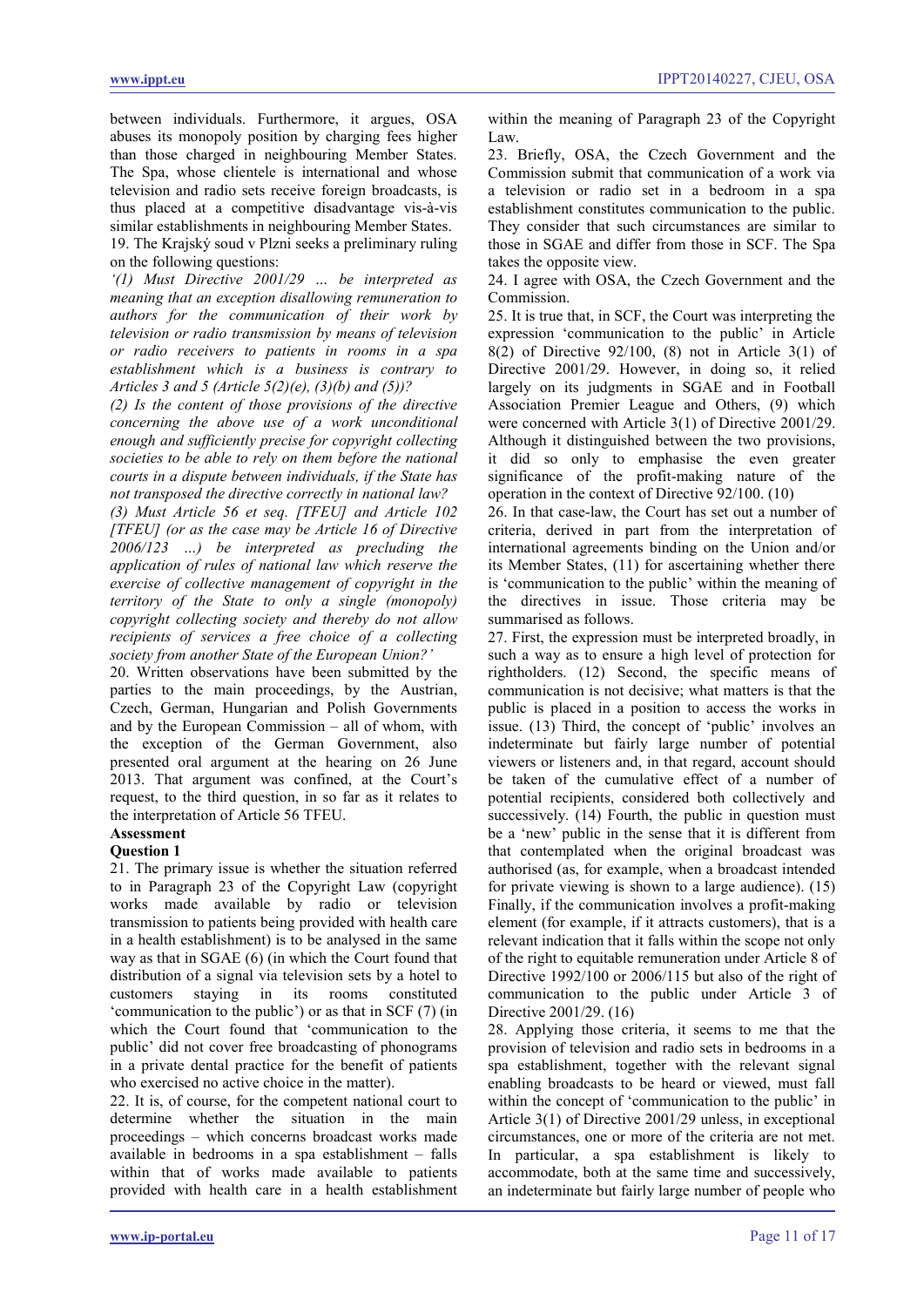can receive broadcasts in their rooms; and who constitute a new public in the sense that the original authorisation was for broadcasts to individuals hearing or viewing them personally or within their own private or family circles. Furthermore, it seems difficult to deny that the provision of radio and television sets in bedrooms is of a profit-making nature for the establishment, in that their presence seems more likely than their absence to attract clients. The Spa has itself argued that it is placed at a competitive disadvantage if it is required to pay higher fees than establishments in neighbouring countries; any such disadvantage would be exacerbated if it did not provide access to broadcasts at all while competing establishments did.

29. In SCF, the Court found that the relevant criteria were not met where background music was broadcast in the presence of patients at a private dental clinic. In particular: a dentist's patients form a 'determinate circle of potential recipients' rather than an indeterminate group of 'persons at large'; they are few in number at any one time; the broadcasting of background music is unlikely to have any impact on the dentist's income; and patients are exposed to the music without exercising any choice in the matter.  $(17)$ 

30. None of those considerations appears to apply in a situation such as that in the main proceedings. Spa establishments typically have a broader and less determinate clientele than dentists (and counsel for the Spa described it at the hearing as possibly the largest such establishment in Europe); the availability of access to television and radio broadcasts in bedrooms may well influence a patient's choice of establishment; and in that regard the availability of choice is likely to be significant.

31. Moreover, the television and radio sets are in residents' bedrooms. They are used in the context of enjoyment of the accommodation facilities offered by the Spa, not of its health care treatment. Such a situation is clearly analogous to that of the hotel guests in SGAE.

32. As a secondary matter, it must be considered whether the circumstances of the main proceedings can fall within the exceptions allowed by Article  $5(2)(e)$  or (3)(b) of Directive 2001/29. In my view, they cannot.

33. Article 5(2)(e) is not relevant, as it concerns a possible exception to the reproduction right in Article 2 of the directive, not the right to authorise communication to the public in Article 3. Only the latter is in issue in the main proceedings. In any event, Article 5(2)(e) concerns 'social institutions pursuing non-commercial purposes, such as hospitals or prisons'. A spa establishment run for profit does not meet that definition.

34. Article 5(3)(b) is limited not only to uses of a noncommercial nature but also to uses 'for the benefit of people with a disability, which are directly related to the disability …, to the extent required by the specific disability'. Nothing in the order for reference or the submissions to the Court suggests any relationship between the availability of television and radio sets in

spa bedrooms and any specific disability from which patients may suffer.

35. In so far as neither of those exceptions can apply, Article 5(5), to which the national court also refers and which merely limits the scope of those exceptions, is of no relevance.

36. I would therefore answer the first question to the effect that a national law exception disallowing remuneration to authors for the communication of their works by means of television or radio receivers to patients in rooms in a spa establishment which is a business is contrary to Directive 2001/29.

### **Question 2**

37. Are the relevant provisions of Directive 2001/29 sufficiently unconditional and precise for collecting societies to rely on them before national courts, if the Member State has not transposed the directive correctly?

38. Briefly, OSA answers the question in the affirmative. Citing Kücükdeveci, (18) it considers that a national court hearing such a dispute must set aside any contrary provisions of Article 23 of the Copyright Law.

39. The Spa argues that, according to the criteria in Foster and Others, (19) OSA is an emanation of the State: it is subject to State authority or control and has special powers beyond those which result from the normal rules applicable in relations between individuals. It is thus to be equated with the State and may not rely on the effects of the directive.

40. The Czech Government considers that no question of direct effect arises: the conditions for application of the exception in Article 23 of the Copyright Law – broadcasting in a health care facility and in the course of the provision of health care – are not met. Even if a spa is a health care facility under national law, such care is not provided to clients in their bedrooms.

41. The German and Hungarian Governments recall that a directive cannot of itself impose obligations on an individual and cannot be relied upon as such against him by either a public body or another individual.

42. The Commission submits that, in a situation such as that in issue, the national court must interpret national law in accordance with EU law. The fact that the legal effects of the directive must be considered in relation to an individual or to relations between individuals does not alter that requirement.

43. I agree, essentially, with the points made by OSA and the Commission.

44. First, when national courts apply domestic law, they are bound to interpret it, so far as possible, in the light of the wording and purpose of any relevant directive, in order to achieve the result sought by the directive. That obligation is inherent in the system of the Treaty on the Functioning of the European Union. It enables those courts to ensure the full effectiveness of EU law when they determine disputes within their jurisdiction.

45. Only if such an approach is not possible – for example, if it would lead to an interpretation contra legem – is it necessary to consider whether a relevant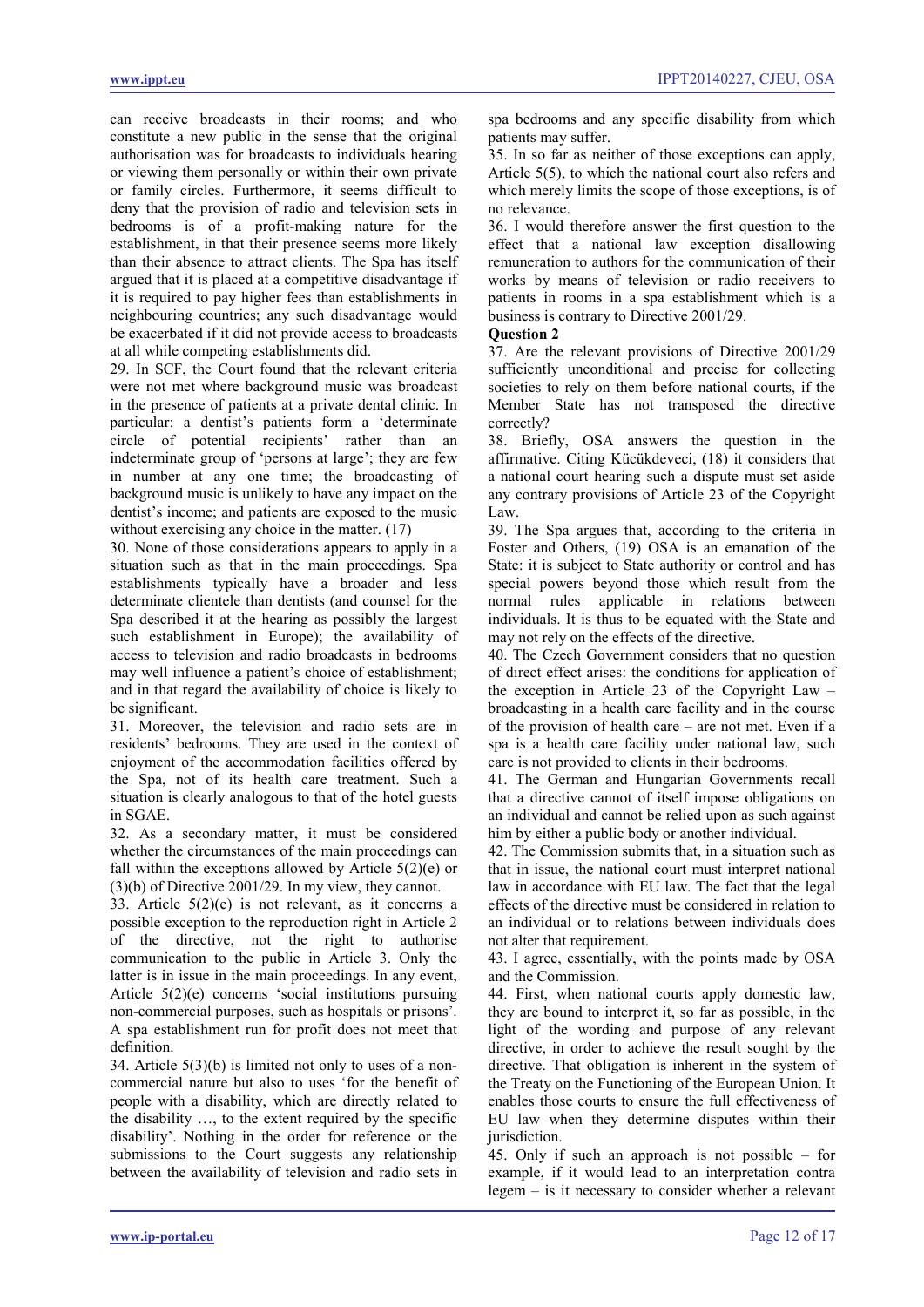provision of a directive has direct effect and, if so, whether that direct effect may be relied on against a party to the national dispute.

46. It will therefore be for the referring court to do whatever lies within its jurisdiction, taking the whole body of domestic law into consideration and applying the interpretative methods recognised by it, with a view to ensuring that Directive 2001/29 is fully effective and to achieving an outcome consistent with the objective pursued by it. (20)

47. Second, the Spa's argument that OSA is an emanation of the State does not appear to me to be relevant. It would be only if the Spa could seek to rely on a provision of Directive 2001/29 which had not been implemented in national law that the direct effect of the directive could be relied upon against a State entity. (21) However, it follows from the answer which I propose to the first question that that is not the case. The Spa appears, rather, to be relying on an interpretation of national law which would be inconsistent with the directive. Such an interpretation is not permissible, in the light of the case-law summarised above. (22) In any event, the contention that OSA should be regarded as an emanation of the State seems rather difficult to substantiate, since collecting societies seek to enforce private-law rights of individuals, rather than exercising any form of State authority.

48. The answer to the second question should therefore be to the effect that, if a Member State has failed to implement Directive 2001/29 correctly, a national court hearing a claim for copyright fees against an individual must interpret its domestic law, so far as possible, in the light of the wording and purpose of that directive, in order to achieve the result sought by it.

# **Question 3**

49. The national court asks whether certain EU rules on freedom to provide services and/or on abuse of a dominant position preclude a Member State from reserving the exercise of collective copyright management in its territory to a single collecting society, creating a territorial monopoly which deprives recipients of services of the freedom to choose a collecting society in another Member State.

#### **Admissibility**

50. The Commission considers that this question has only a very distant bearing on the dispute in the main proceedings, concerned as it is with the definition of 'communication to the public'. The Czech and Austrian Governments go further: there is no indication that the Spa has sought to contract with a collecting society in another Member State; and, whatever the answer given, it can have no effect on the claim for payment of copyright fees. Those governments consider the question inadmissible. At the hearing, OSA adopted the same position.

51. I do not agree that the Court should decline to answer this question. According to settled case-law, it is solely for the national court before which a dispute has been brought, and which must assume responsibility for the subsequent judicial decision, to determine in the light of the circumstances of the case both the need for a preliminary ruling and the relevance of the questions which it submits. Consequently, where those questions concern the interpretation of EU law, the Court is, in principle, bound to give a ruling. Only exceptionally may it refuse to rule on a question referred, where the interpretation sought obviously bears no relation to the facts or purpose of the main action, where the problem is hypothetical, or where the Court does not have the factual or legal material necessary to give a useful answer. (23)

52. In the present case, such circumstances are absent. The order for reference records that the Spa has argued that OSA abuses its statutory monopoly by charging fees higher than those charged by collecting societies established in neighbouring Member States. To deal with that argument, the referring court must consider the position under EU rules on freedom to provide services and on competition, and it is entitled to seek and obtain guidance from the Court of Justice in that regard.

#### **Substance**

53. I shall consider the position with regard first to abuse of a dominant position, then to the provision of services.

#### **– Abuse of a dominant position**

54. The referring court asks, in effect, whether Article 102 TFEU precludes a Member State from granting a collecting society a territorial monopoly which restricts choice for recipients of that society's services.

55. As has been pointed out in several submissions to the Court, a statutory monopoly in a Member State may constitute a dominant position within the meaning of Article 102 TFEU. However, the mere creation of such a position through the grant of special or exclusive rights within the meaning of Article 106(1) TFEU is not in itself incompatible with Article 102 TFEU. A Member State breaches the prohibitions in those two provisions only if the undertaking in question is led, merely by exercising those rights, to abuse its dominant position or where such rights are liable to create a situation in which that undertaking is led to commit such abuses. (24)

56. The abuse which the Spa alleges in the main proceedings is that OSA charges excessive user fees in the absence of competition. Whether those fees are in fact excessive is a matter for the national court to determine. If so (the order for reference includes no statement in that regard), it must draw from its finding whatever consequences are appropriate in the context of the main proceedings. Any finding of abuse of a dominant position will, however, relate primarily to the conduct of OSA and not to the validity of the national legislation under which the monopoly was granted. That legislation would be called in question only if it were shown to lead OSA to commit such an abuse. I agree with the Commission and several of the Member States that nothing in the case-file suggests that the conditions under which the monopoly is granted are such as to lead the collecting society to charge excessive fees. It is, however, for the national court to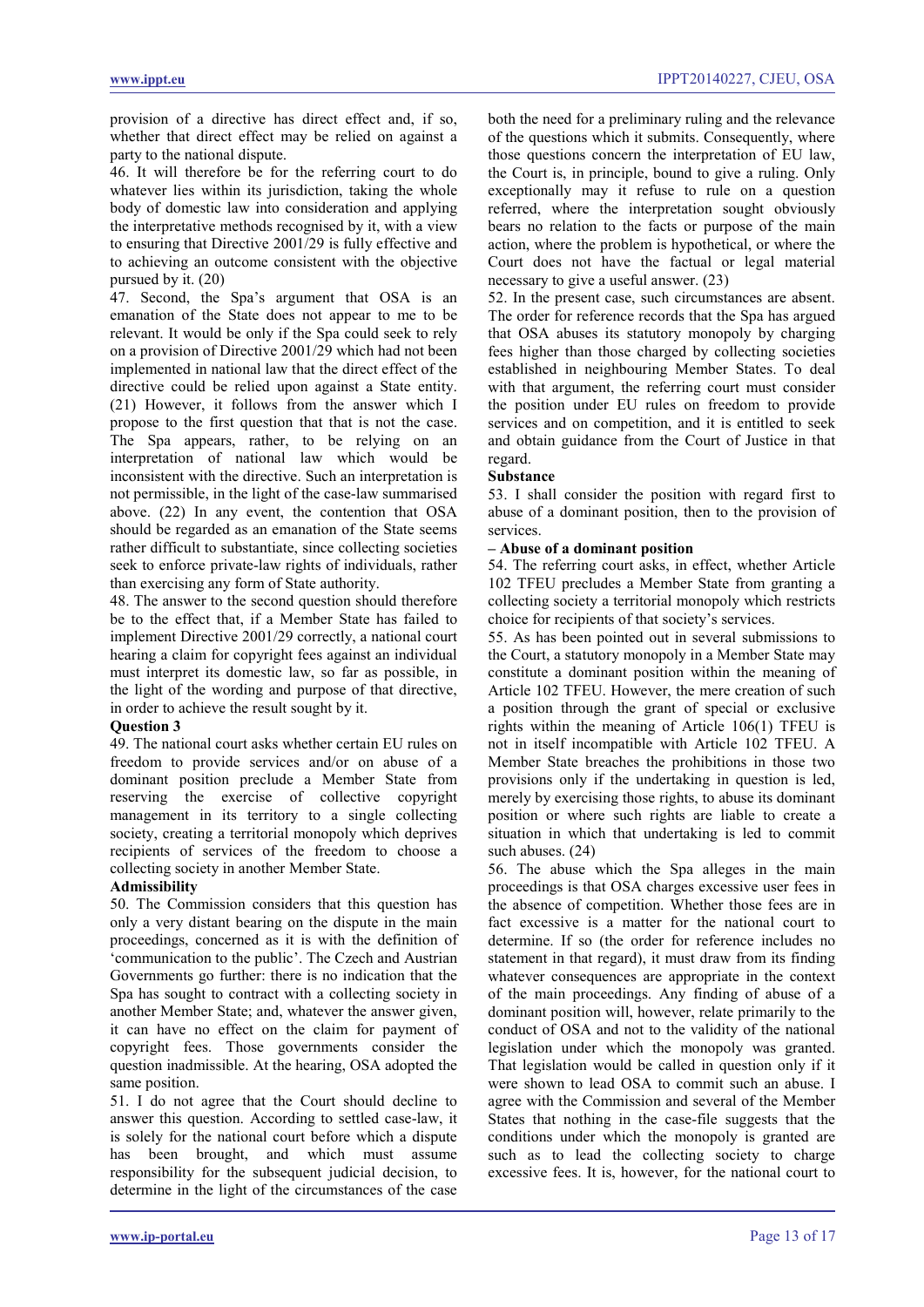reach a final decision on that matter, to the extent that it is raised in the main proceedings.

#### **– Services**

57. OSA and a number of Member States have submitted that the activities of collecting societies do not fall under the EU rules on freedom to provide services: either they are not 'services' at all, in that they represent simply the collective exercise by rightholders of their rights, or they are non-economic services of general interest, excluded from the scope of Directive 2006/123 by virtue of its Article  $2(2)(a)$ .

58. I disagree. The activities of collecting societies have consistently been held to be covered by the Treaty rules on freedom to provide services. (25) It is true that it is in the first place to their members (the rightholders on whose behalf they collect fees) that such societies provide services. However, it is artificial to argue that, despite having separate personality, a collecting society is merely the extension of each of its members acting on his or her own behalf. Clearly, such societies do provide a service to rightholders who would otherwise find it difficult to collect fees, particularly for communication to the public of musical works.

59. The fact that such services do not fit neatly into one of the categories listed (non-exhaustively) in Article 57 TFEU or that collecting societies are in principle run on a not-for-profit basis cannot, in my view, alter the situation. Such societies necessarily require some remuneration, if only to cover staff and administrative costs. By that token, I also find it difficult to agree that the activities of collecting societies constitute noneconomic services of general interest.

60. Moreover, collecting societies provide services not only to rightholders but also to users, such as the Spa. (26) An honest and diligent user wishing to pay fees to rightholders in respect of communication to the public of their works would find it difficult to do so in the absence of the system of licences for particular repertoires granted by collecting societies.

# **– Article 16 of Directive 2006/123**

61. The submissions to the Court are almost unanimous (27) in the view that Article 16 of Directive 2006/123 is not applicable to the situation in the main proceedings, although they differ as to the reasons for its nonapplicability. Variously: the activities of a collecting society do not constitute 'services' within the meaning of Article 4(1) of the directive; they are non-economic services of general interest, excluded under Article  $2(2)(a)$ ; they are services of general economic interest, excluded from the application of Article 16 by virtue of Article 17(1); and/or they are excluded from the application of Article 16 by virtue of Article 17(11), which excludes copyright and neighbouring rights.

62. I have already considered whether the activities of collecting societies may be regarded as not constituting services at all or as constituting non-economic services of general interest.

63. It does seem to me, however, that the activities in question could be regarded as services of general economic interest (Article 17(1) of Directive 2006/123), which it is for the Member States to define (Article 1(3) of the same directive) and which are thereby specifically excluded from the application of Article 16, as well as being excluded from the scope of the directive by Article 1(2).

64. In any event, they must in my view be excluded from the application of Article 16 of Directive 2006/123 (the provision on which the referring court seeks guidance) inasmuch as they fall within the field of copyright and neighbouring rights, listed in Article 17(11) of the same directive. Although, on a literal reading, the latter provision concerns only rights, it is clear that it must refer in fact to services relating to those rights, since only services can be excluded from the application of Article 16. Furthermore, Article 1(3) specifies that the directive does not deal with the abolition of monopolies providing services.

# **– Article 56 et seq. TFEU**

65. The fact that the services provided by collecting societies are not covered by (Article 16 of) Directive 2006/123 does not exclude them from the more general provisions of Article 56 et seq. TFEU. That being so, it seems undeniable that territorial monopolies limiting the area within which collecting societies may operate restrict their freedom to provide services, a restriction prohibited in principle by those provisions. They also restrict the freedom of both rightholders and users to choose between service providers.

66. The debate before the Court has focussed on whether such restrictions can be justified – whether they pursue a legitimate objective compatible with the Treaties, are justified by overriding reasons of public interest, are suitable for securing the attainment of that objective and do not go beyond what is necessary in order to attain it. (28)

67. Any determination in that regard must be based on findings of fact, which fall in principle outwith the competence of this Court in the context of a preliminary ruling procedure. However, the arguments which have been put forward in the course of both the written and oral procedure allow the Court to provide some guidance to the national court for the purposes of its assessment.

68. As regards the objective pursued, it would be difficult to deny that securing the interests of copyright holders (and users) by ensuring that royalties are collected and managed fairly and efficiently is a legitimate aim, compatible with the Treaties. Indeed, the overwhelming usefulness of collecting societies as such is not in dispute.

69. What must be considered is whether the reasons of public interest put forward in favour of the establishment and/or maintenance of territorial monopolies for such societies are 'overriding', in the sense that such monopolies are not only suitable but necessary to secure the objective of fair and efficient collection and management and go no further than the extent to which they are necessary for that purpose.

70. At this point, I think it useful to have in mind the way in which collecting societies operate, with particular regard to musical works, as it has been detailed in the submissions to the Court.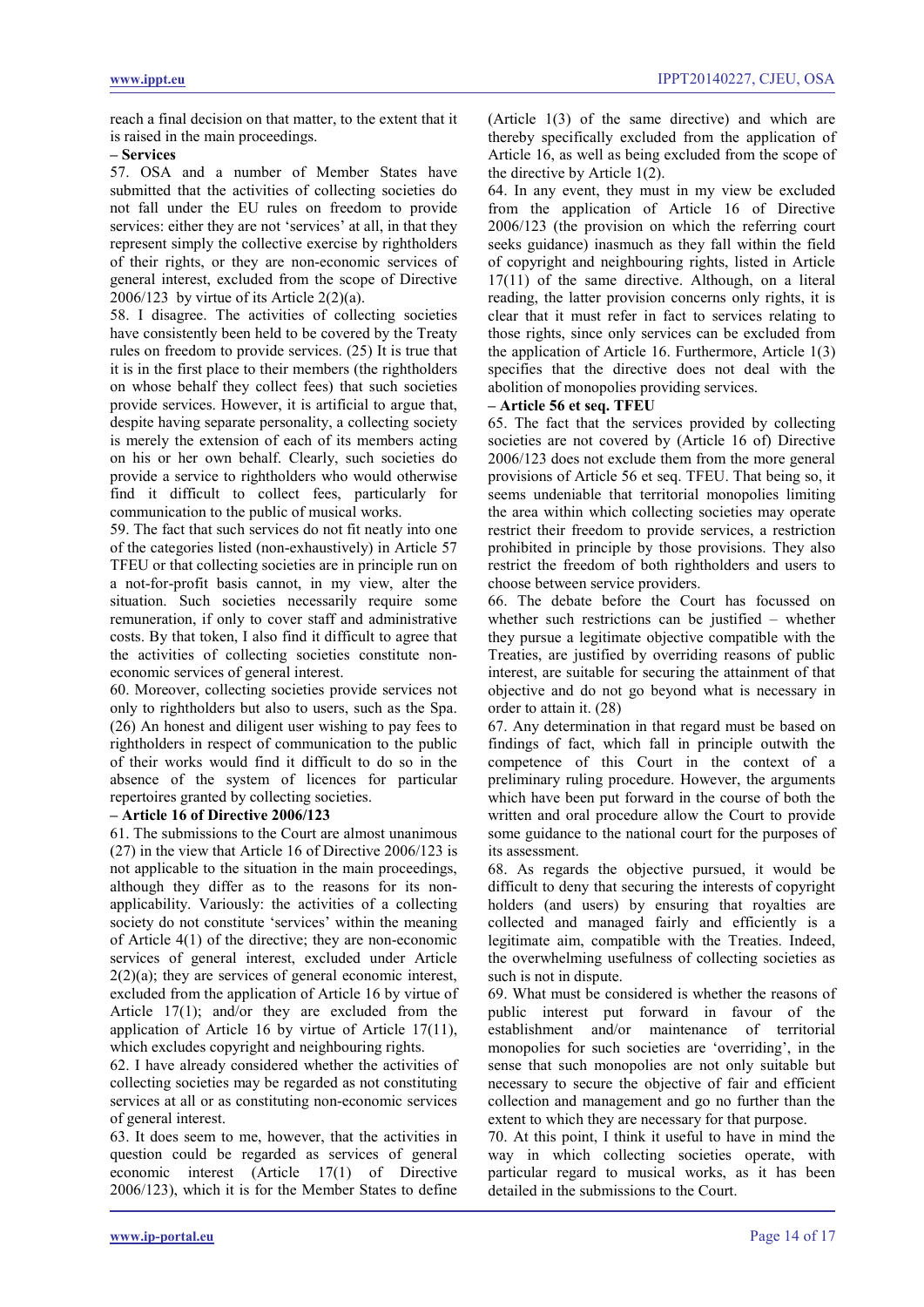71. Such societies are associations of rightholders which collect fees due to their members in respect of, in particular, any communication to the public of those members' works. They achieve this by granting licences to users who wish to engage in such communication, in respect of defined repertoires comprising a number of musical works or the works of a number of rightholders. They collect fees from licence holders and monitor users or potential users in order to verify whether works are being communicated to the public and, if so, whether the user is in possession of a licence.

72. Typically (though not universally) in the European Union, collecting societies operate (whether by virtue of a statutory or a de facto monopoly) within the territory of a single Member State and may be required to accept as members any rightholders resident or established within that State. In such cases, they monitor and grant licences to users within the same Member State. Where a user wishes to obtain a licence for a repertoire managed by a collecting society established in another Member State, that is possible by means of reciprocal arrangements between such societies, each acting on behalf of the other(s) within its own territory.

73. Arguments in favour of the justification of monopolies have been advanced by OSA and all the Member States participating in the procedure, and contrary arguments by the Spa and, in particular, the Commission.

74. To summarise very briefly the main arguments advanced in favour of justification, it has been stressed that a system of statutory territorial monopolies with reciprocal representation arrangements: provides users with a 'one-stop-shop' within any Member State, eliminating uncertainty as to where to acquire licences and what rights are available under different licences; avoids fragmentation of repertoires, in which collecting societies 'cherry-pick' the most lucrative rightholders and neglect minority or localised cultural interests; provides rightholders with greater bargaining power vis-à-vis users in a given territory and thus helps to avert a 'race to the bottom' as regards the level of licence fees; allows Member States to impose necessary conditions on the management of collecting societies and to submit them to official supervision and control; and reduces costs by avoiding duplication of the resources required not only in administration but also in monitoring of potential infringers within a given territory.

75. Counter-arguments that have been put to the Court are, again very briefly: there is no need for a national 'one-stop-shop' since an EU-wide 'platform' could be established, making all the necessary information available to all potential users; in Member States (such as Sweden and the United Kingdom) in which there is no territorial monopoly, no fragmentation of repertoires is apparent, nor do users experience any difficulty in identifying and obtaining the licences they want; a free choice of service provider for both rightholders and users will lead to effective competition and thus to

fairer rates and more efficient collection, to the benefit of all concerned; there is no need for a statutory monopoly in order to enable Member States to regulate collecting societies effectively; collection costs (which have been found to amount to 15% to 20% of royalties) are in fact increased in the context of reciprocal representation, whereas a collecting society established in one Member State would have no difficulty in monitoring use in other Member States, whether by deployment of its own resources or by recourse to those of a cooperating collecting society established in that other Member State; and the possibility of granting multi-territorial licences would benefit not only users (such as the Spa, which states that it is part of a group operating in several Member States) but rightholders.

76. In many ways, a proper evaluation of those arguments would involve adjudicating between competing allegations of fact, a matter outwith the Court's competence in the context of these proceedings (it is, perhaps, rather a matter for the legislature). I note in that regard that the General Court has recently upheld a challenge to a Commission decision finding, inter alia, that a number of collecting societies had unlawfully coordinated territorial delineations by limiting licences to the domestic territory of each society. (29) In its judgment, the General Court found, in particular, that the Commission had failed to substantiate a number of claims similar to those which it advances in the present proceedings. (30) No appeal has been lodged against that judgment, and the Commission accepted in the present proceedings that it had failed to substantiate its case before the General Court. I do not, however, draw any firm conclusion from the General Court's findings, made in different proceedings and in different circumstances, (31) other than to stress that a thorough examination, going beyond that which the Court is in a position to carry out in the present proceedings, is desirable when reaching a final decision as to the justification for statutory territorial monopolies for collecting societies.

77. Turning to the arguments advanced in the present proceedings, it seems to me, first, that there is nothing in the counter-arguments to cast serious doubt on the suitability of statutory monopolies such as that in issue to secure fair and efficient collection and management of royalty fees. It is true that the Commission claims that they lead to duplication of costs; but counsel for OSA stated at the hearing that costs would normally be shared in the context of reciprocal representation arrangements.

78. What is more clearly at issue is whether such monopolies are necessary for and proportionate to achievement of the objective in view.

79. In those regards, 'much might be said on both sides' (32) – and it does not seem to me that either side has decisively won the argument in the submissions to the Court in the present proceedings.

80. I can, for example, on the one hand, appreciate the cogency of the arguments relating to the paramount desirability of a 'one-stop-shop' within any territory, both for rightholders and for users; on the other hand, it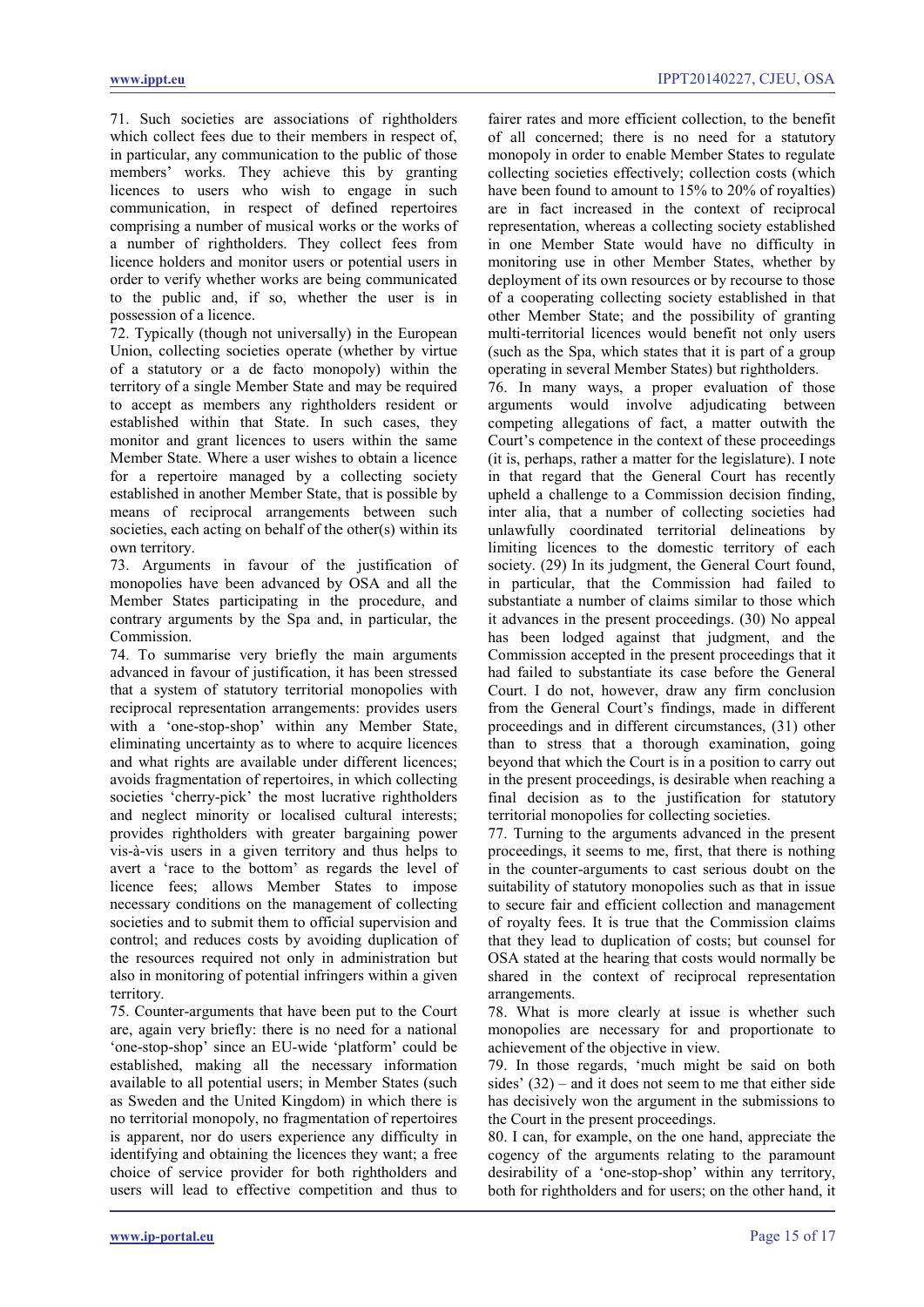seems plausible that such a facility could be created at an EU level if all restrictions on freedom to provide services in this domain were abolished. It is, however, by no means established that the latter would necessarily be the case without regulation. Or, while the Commission may well have found no evidence of fragmentation of repertoires, or of neglect of minorityinterest music, in the few Member States in which there is currently no statutory monopoly, that does not inexorably mean that such effects are not, in practice, prevented by the existence of statutory or de facto monopolies in the majority of Member States. Or, again, while the need to regulate the activities of collecting societies need not require the imposition of national monopolies, it might be difficult to achieve the desired objective simply by subjecting such societies to a variety of national regulatory measures, according to the Member States in which they exercise their activities.

81. In short, it seems to me that, while a good case has been made for the abolition of statutory territorial monopolies in order to respect the Treaty prohibition of restriction on freedom to provide services, it has not been shown that both such freedom and the fair and efficient collection and management of royalty fees in respect of communication to the public of musical works via fixed radio and television sets can be achieved without an EU-wide regulatory framework. My view is strengthened by the Commission's proposal for a Directive of the European Parliament and of the Council on collective management of copyright and related rights and multi-territorial licensing of rights in musical works for online uses in the internal market. That proposal states that 'EU action is necessary under the principle of subsidiarity (Article 5(3) [TUE]) as the legal framework at both national and EU levels has proved to be insufficient to address the problems'. (33) 82. That being so, I take the view that, with regard to communication to the public of musical works via fixed radio and television sets and pending possible EU-wide regulation, it can legitimately be considered that national statutory monopolies for collecting societies pursue a legitimate objective compatible with the Treaties, are justified by overriding reasons of public interest, are suitable for securing the attainment of that objective and do not go beyond what is necessary in order to attain it. I am not dissuaded from that view by the fact that in a small number of Member States such monopolies do not exist. In such cases, the exception does not disprove the rule. It will however be for the national court finally to determine those issues in the light of the facts before it.

#### **Conclusion**

83. In the light of all the foregoing considerations, I am of the opinion that the Court should answer the questions raised by the Krajský soud v Plzni to the following effect:

(1) An exception disallowing remuneration to authors for the communication of their works by means of television or radio receivers to patients in bedrooms in a spa establishment which is a business is contrary to

the provisions of Directive 2001/29/EC of the European Parliament and of the Council of 22 May 2001 on the harmonisation of certain aspects of copyright and related rights in the information society.

(2) If a Member State has not transposed Directive 2001/29 correctly, national courts are bound to interpret their domestic law, so far as possible, in the light of the wording and purpose of that directive, in order to achieve the result sought by it. In circumstances such as those of the main proceedings, it is not relevant whether the provisions of the directive are sufficiently unconditional and precise for an individual to be able to rely on them against the State or an entity assimilated to the State.

(3) The application of rules of national law which reserve the exercise of collective management of copyright in the territory of the Member State to a single (monopoly) copyright collecting society and thereby do not allow recipients of services a free choice of a collecting society from another Member State is not precluded by Article 102 TFEU or by Article 16 of Directive 2006/123/EC of the European Parliament and of the Council of 12 December 2006 on services in the internal market. Such rules are precluded under Article 56 et seq. TFEU only if it is established that they do not pursue a legitimate objective compatible with the Treaties, are not justified by overriding reasons of public interest, are not suitable for securing the attainment of that objective, or go beyond what is necessary in order to attain it.

6 – Case C‑306/05 [2006] ECR I‑11519, paragraphs 32 to 47.

7 – Case C‑135/10 [2012] ECR I‑0000, paragraphs 70 to 102.

8 – Council Directive 92/100/EEC of 19 November 1992 on rental right and lending right and on certain rights related to copyright in the field of intellectual property (OJ 1992 L 346, p. 61); see now Article 8(2) of Directive 2006/115/EC of the European Parliament and of the Council of 12 December 2006 on rental right and lending right and on certain rights related to copyright in the field of intellectual property (codified version) (OJ 2006 L 376, p. 28). That provision (unchanged in 2006) states: 'Member States shall provide a right in order to ensure that a single equitable

<sup>1 –</sup> Original language: English.

<sup>2 –</sup> Directive 2001/29/EC of the European Parliament and of the Council of 22 May 2001 on the harmonisation of certain aspects of copyright and related rights in the information society (OJ 2001 L 167, p. 10).

<sup>3 –</sup> Subject to certain qualifications not relevant here.

<sup>4 –</sup> Directive 2006/123/EC of the European Parliament and of the Council of 12 December 2006 on services in the internal market (OJ 2006 L 376, p. 36).

<sup>5 –</sup> Until August 2008, the exception covered also making a work available to persons accommodated in the course of the provision of services connected with accommodation.